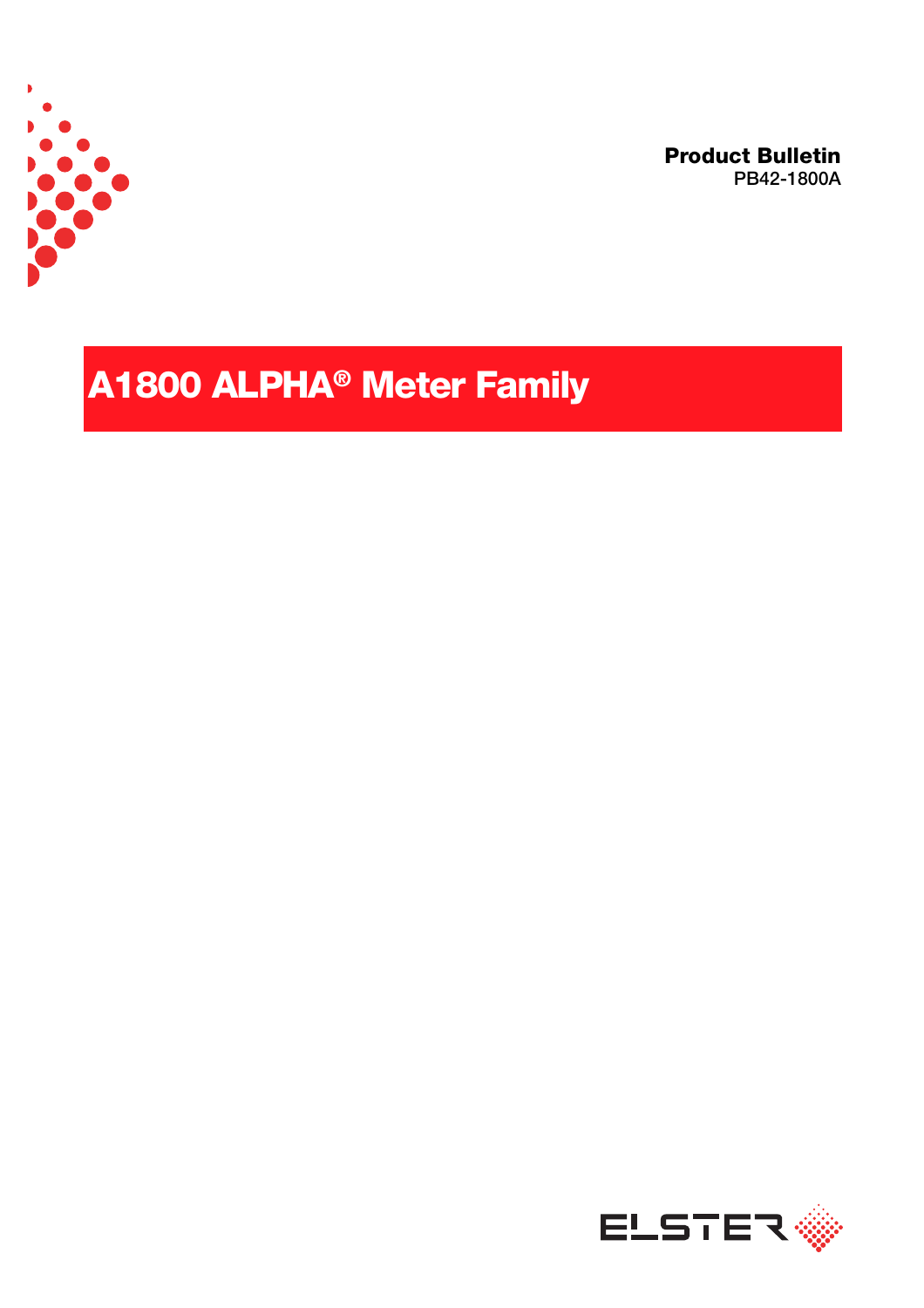© 2005 by Elster Electricity, LLC. All rights are reserved.

No part of this software or documentation may be reproduced, transmitted, processed or recorded by any means or form, electronic, mechanical, photographic or otherwise, translated to another language, or be released to any third party without the express written consent of Elster Electricity, LLC.

Printed in the United States of America.

ALPHA, ALPHA Plus, and EnergyAxis are registered trademarks and Metercat and AlphaPlus are trademarks of Elster Electricity, LLC.

Other product and company names mentioned herein may be the trademarks and/or registered trademarks of their respective owners.

#### **DISCLAIMER OF WARRANTIES AND LIMITATIONS OF LIABILITY**

There are no understandings, agreements, representations, or warranties either express or implied, including warranties of merchantability or fitness for a particular purpose, other than those specifically set out by any existing contract between the parties. Any such contract states the entire obligation of the seller. The contents of this document shall not become part of or modify any prior existing agreement, commitment, or relationship.

The information, recommendations, descriptions, and safety notices in this document are based on Elster Electricity, LLC experience and judgment with respect to operation and maintenance of the described product. This information should not be considered as all-inclusive or covering all contingencies. If further information is required, Elster Electricity, LLC should be consulted.

No warranties, either expressed or implied, including warranties of fitness for a particular purpose or merchantability, or warranties arising from the course of dealing or usage of trade, are made regarding the information, recommendations, descriptions, warnings, and cautions contained herein.

In no event will Elster Electricity, LLC be responsible to the user in contract, in tort (including negligence), strict liability or otherwise for any special, indirect, incidental, or consequential damage or loss whatsoever, including but not limited to: damage or loss of use of equipment, cost of capital, loss of profits or revenues, or claims against the user by its customers resulting from the use of the information, recommendations, descriptions, and safety notices contained herein.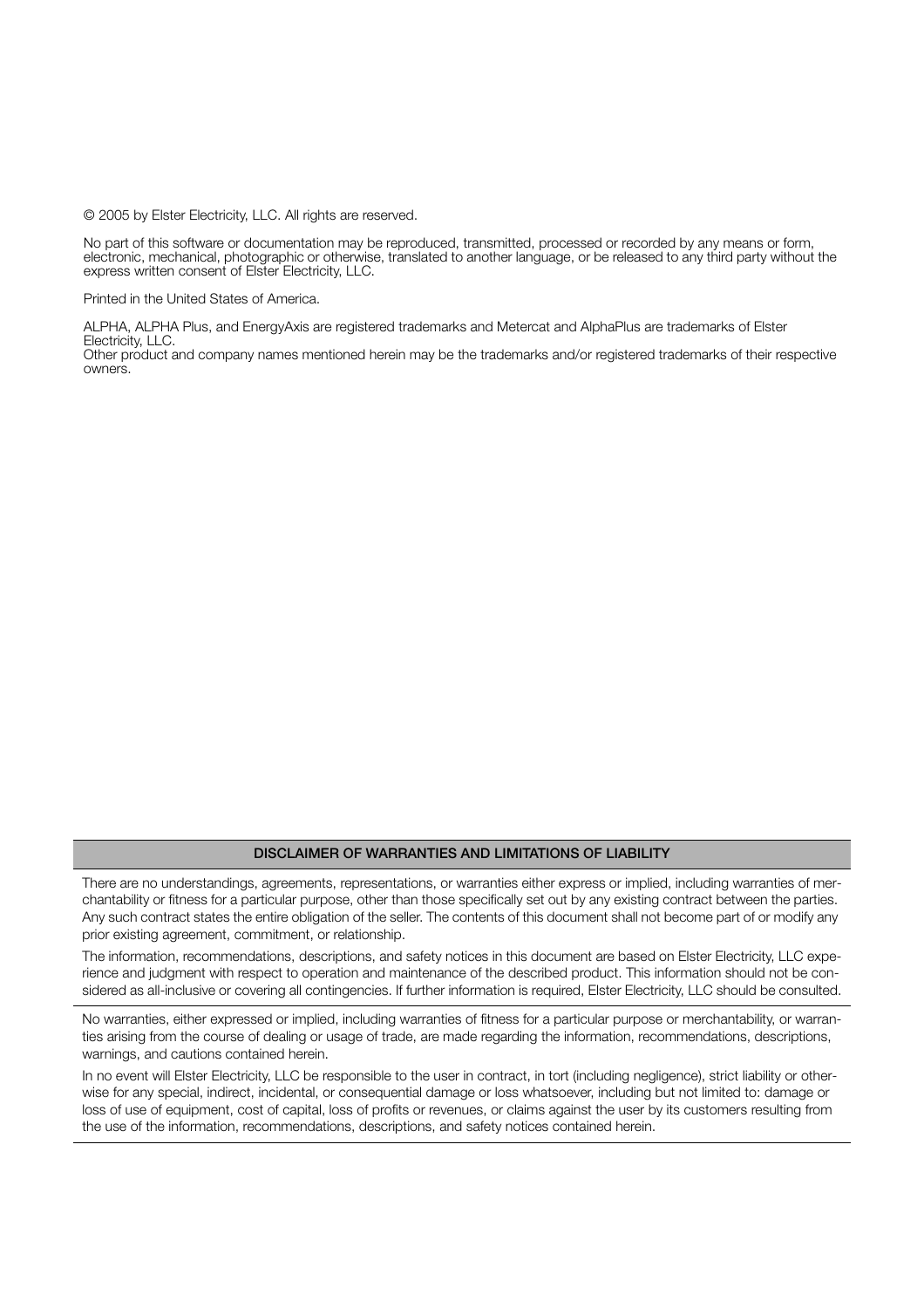## **Contents**

|                                                  | 1              |
|--------------------------------------------------|----------------|
|                                                  | $\overline{c}$ |
| Flexible communication options                   | $\overline{2}$ |
|                                                  |                |
| Optional internal industrial-grade modem         | $\overline{2}$ |
| Enhanced Features and Functionality              | 3              |
| Tamper restraint and quality monitoring (TRueQ™) | 3              |
|                                                  | $\overline{4}$ |
|                                                  |                |
| Transformer and line loss compensation           | $\overline{4}$ |
| Optical Port (Available in ANSI or IEC Standard) | 5              |
|                                                  | 5              |
| Optional auxiliary power supply                  | 6              |
|                                                  |                |
|                                                  | 6              |
|                                                  | $\overline{7}$ |
| Current billing period                           | $\overline{7}$ |
| Previous billing period readings                 | $\overline{7}$ |
| Previous season readings                         | $\overline{7}$ |
|                                                  |                |
|                                                  | $\overline{7}$ |
|                                                  | 8              |
| Open cover detection switches                    | 8              |
|                                                  | 9              |
| Reverse energy flow warning                      | 9              |
|                                                  |                |
|                                                  | 9              |
| Always Positive™ energy measurement              | 9              |
|                                                  | 10             |
| Three-level passwords                            | 10             |
|                                                  | 10             |
|                                                  |                |
|                                                  | 10             |
|                                                  | 10             |
|                                                  | 11             |
|                                                  | 11             |
|                                                  | 11             |
|                                                  |                |
|                                                  | 11             |
| Wiring configurations                            | 11             |
|                                                  | 14             |
| Four-quadrant metering                           | 14             |
|                                                  | 15             |
|                                                  |                |
|                                                  | 15             |
|                                                  | 15             |
|                                                  | 16             |
| Instrumentation profiling                        | 16             |
|                                                  | 17             |
|                                                  | 18             |
|                                                  |                |
|                                                  | 18             |
|                                                  | 18             |
|                                                  | 19             |
|                                                  | 19             |
|                                                  |                |
|                                                  | 19             |
|                                                  | 19             |
|                                                  |                |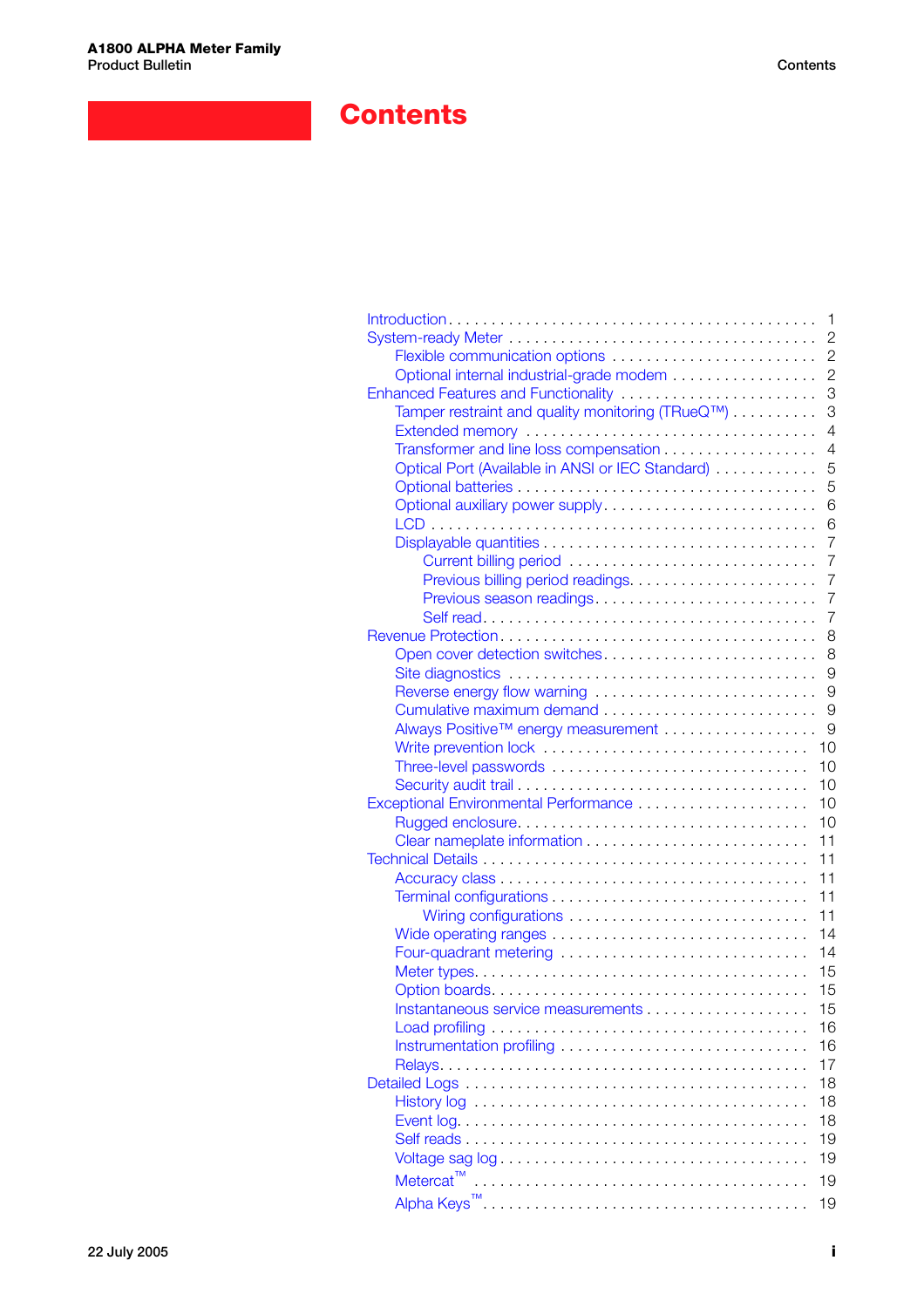|                                     | 20 |
|-------------------------------------|----|
|                                     | 20 |
| Normal mode                         | 20 |
| Alternate mode                      | 20 |
|                                     | 20 |
|                                     | 21 |
|                                     | 21 |
|                                     | 21 |
|                                     | 22 |
|                                     | 22 |
| Demand reset lockout                | 22 |
|                                     | 22 |
| Average power factor                | 23 |
|                                     | 23 |
| Maximum demand                      | 24 |
| Coincident demand or power factor   | 24 |
|                                     | 24 |
| Demand forgiveness                  | 24 |
|                                     | 24 |
|                                     | 24 |
| System service tests                | 25 |
|                                     | 27 |
|                                     | 27 |
|                                     | 27 |
|                                     | 28 |
|                                     | 28 |
|                                     | 28 |
| General performance characteristics | 29 |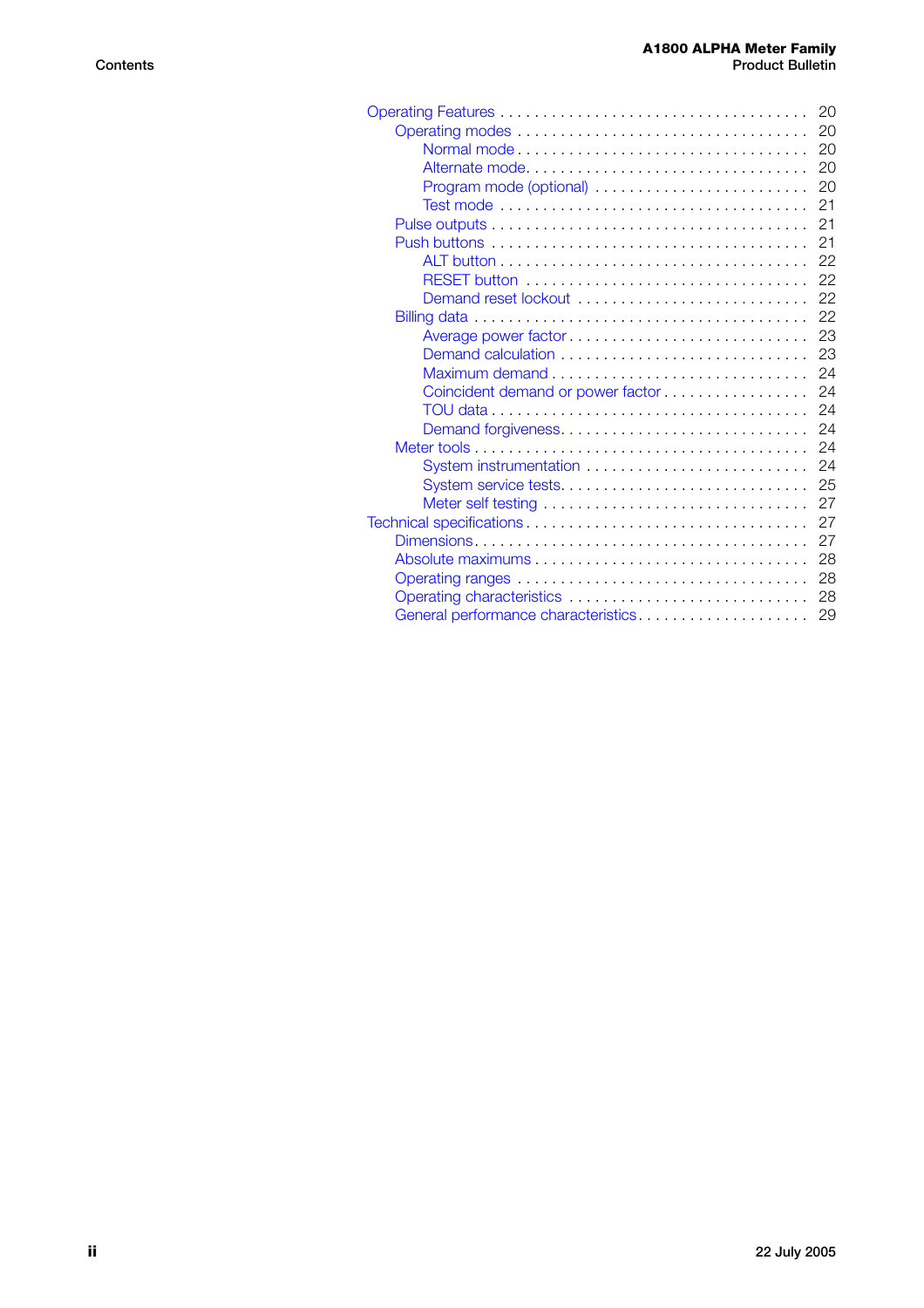### <span id="page-4-0"></span>**Introduction**

Elster Electricity has engineered the A1800 ALPHA meter family based on our extensive metering technology and global metering standards knowledge. The A1800 ALPHA family are world-class, highly accurate, robust, system-ready meters that are ideally suited for advanced commercial, industrial, and substation metering applications. Using an open protocol and supporting a variety of communications methods, the A1800 ALPHA meter family is integral to any metering system.





*Table 1. Meter designations of the A1800 ALPHA meter family*

| <b>Meter</b> | <b>Market segment</b> | <b>Class</b> | <b>Standard features</b>                                                                                                                                           | <b>Optional features</b>                                                                                                               |
|--------------|-----------------------|--------------|--------------------------------------------------------------------------------------------------------------------------------------------------------------------|----------------------------------------------------------------------------------------------------------------------------------------|
| 1880         | Interchange meter     | 0.2          | See Elster for availability                                                                                                                                        |                                                                                                                                        |
| 1860         | Heavy C&I             | 0.2, 0.5     | $\bullet$ 2 comm ports<br>$\bullet$ 4 relays<br>external power supply<br>advanced metering (A)<br>TRueQ (Q)<br>load profiling (L)<br>instrumentation profiling (N) | • transformer loss comp (C)<br>• extended $1MB$ memory $(X)$                                                                           |
| 1830         | Mid C&I               | 0.5, 1.0     | $\bullet$ 1 comm port<br>$\bullet$ 4 relays<br>TRueQ (Q)<br>load profiling (L)<br>instrumentation profiling (N)                                                    | • advanced metering $(A)$<br>transformer loss comp (C)<br>extended 1MB memory (X)                                                      |
| 1810         | Mid C&I               | 1.0          | no comm port<br>no relays<br>TRueQ(Q)                                                                                                                              | advanced metering (A)<br>load profiling $(L)$<br>instrumentation profiling (N)<br>transformer loss comp (C)<br>extended 1MB Memory (X) |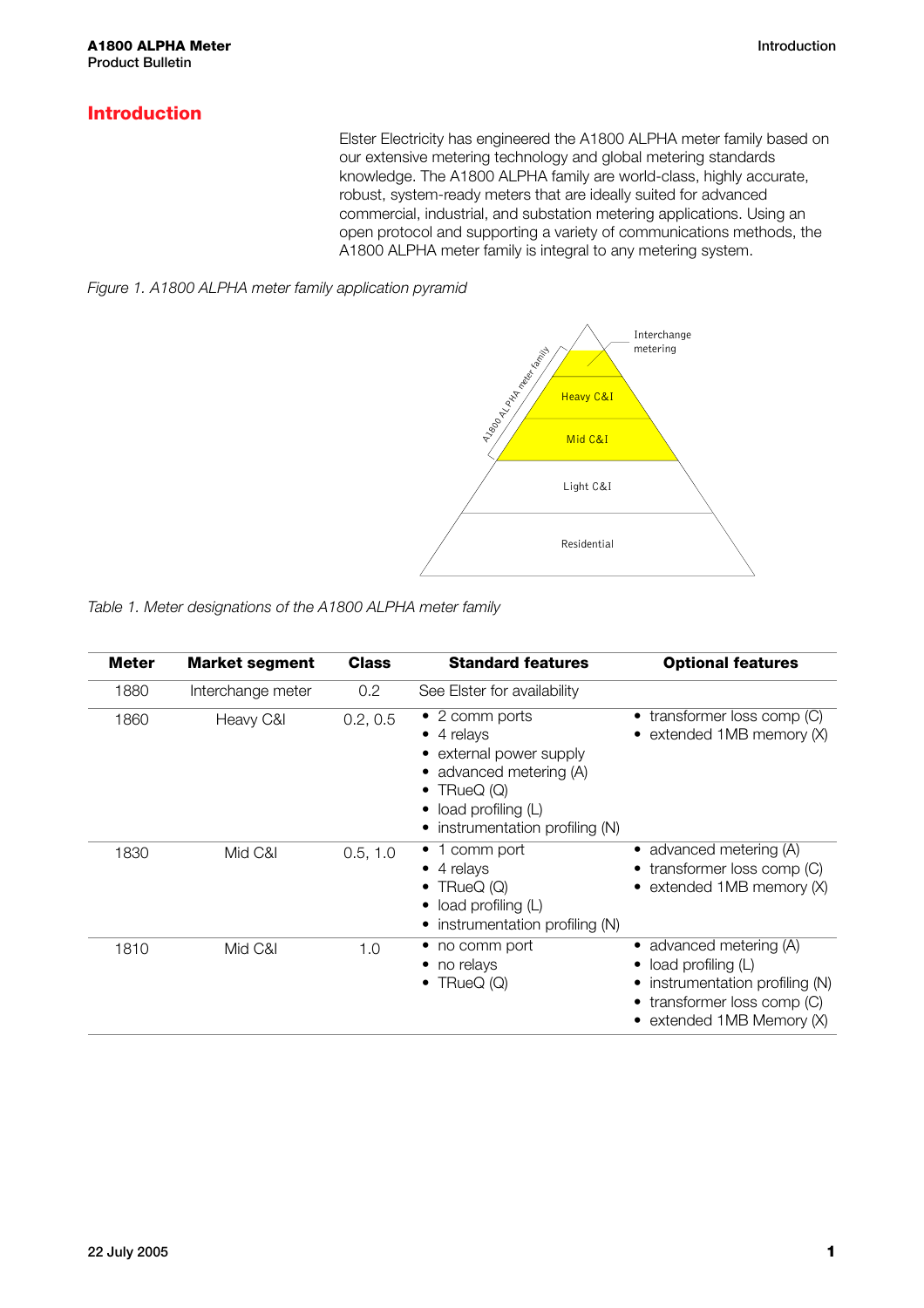*Application*

### <span id="page-5-0"></span>**System-ready Meter**

**NEW**

Sophisticated in its system-ready capabilities, the A1800 ALPHA meter's easily upgradeable design offers our customers the flexibility to keep pace with their changing metering requirements and business growth.

#### <span id="page-5-1"></span>**Flexible communication options**

The A1800 ALPHA meter's robust power supply supports communications options, including RS-232, RS-485, and internal modem, as well as future options developed by Elster and our business partners. With the capability to communicate simultaneously using up to 2 communication ports, the A1800 ALPHA meter removes the guesswork needed to support different communications needs. The meter's open protocol provides easy, remote access to the advanced functions of the meter.

The serial port provides communication speed up to 19,200 bps.

#### <span id="page-5-2"></span>**Optional internal industrial-grade modem**

An optional, industrial-grade modem with wide temperature range performance is available.<sup>1</sup>

*Figure 2. A1800 ALPHA meter*

Faster data reading to minimize download time of profile data

<sup>1</sup> Contact Elster Electricity for feature availability.



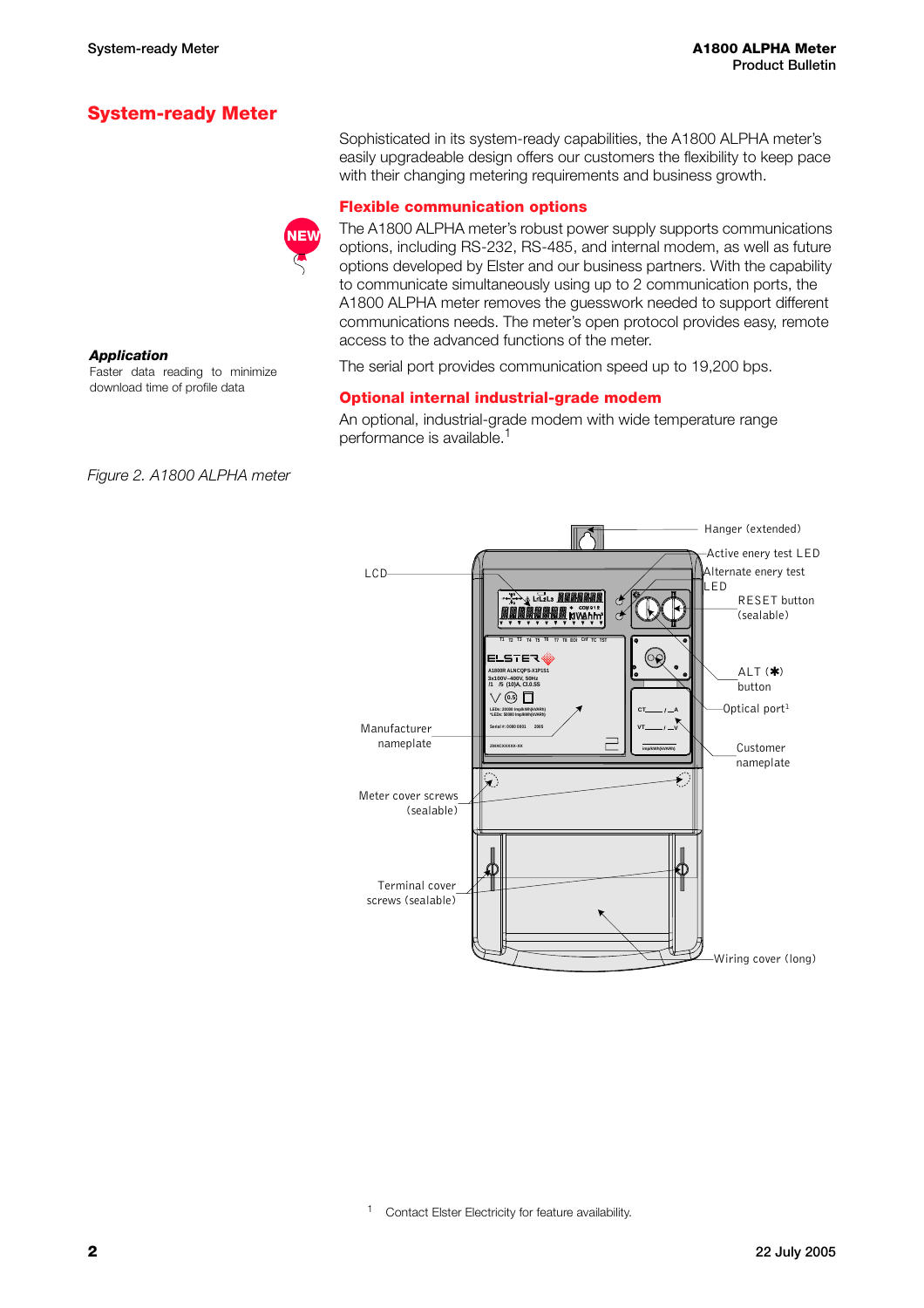#### <span id="page-6-2"></span>*Figure 3. A1800 ALPHA meter (transformer rated) - cover removed*



#### <span id="page-6-0"></span>**Enhanced Features and Functionality**

**Application**<br>Reduce tampering and monitor **NEW** power quality with TRueQ.



#### <span id="page-6-1"></span>**Tamper restraint and quality monitoring (TRueQ™)**

Our TRueQ feature is an efficient, cost-effective means of monitoring tampering, power quality, and service status without the need of a separate and expensive external device. Elster's A1800 ALPHA meter comes standard with TRueQ-enabled. TRueQ may be programmed to test such parameters as high or low voltage, high or low power factor, high harmonic distortion, current imbalance, voltage imbalance, and voltage sags. Each of these measurements has programmable thresholds. The TRueQ log records the time of the TRueQ test failure and reports the identity of the failed test. When the condition that caused the TRueQ test failure ends, the meter records the time and the identity of the test.

The A1800 ALPHA meter family, combined with Elster Electricity meter support software, can help identify power distortion problems and their source. By using TRueQ, utilities can monitor exceptions to user-defined thresholds for items such as voltage, current, total harmonic distortion, and total demand distortion. The A1800 ALPHA meter can perform a variety of tests to measure and collect power quality data 24 hours a day, including the following:

- continuously monitor 12 different power quality conditions (see Table 2)
- generate real time alarms for violations
- date/time stamp a log entry
- a counter and a timer for each test to record the total number of occurrences and the cumulative time spent outside the threshold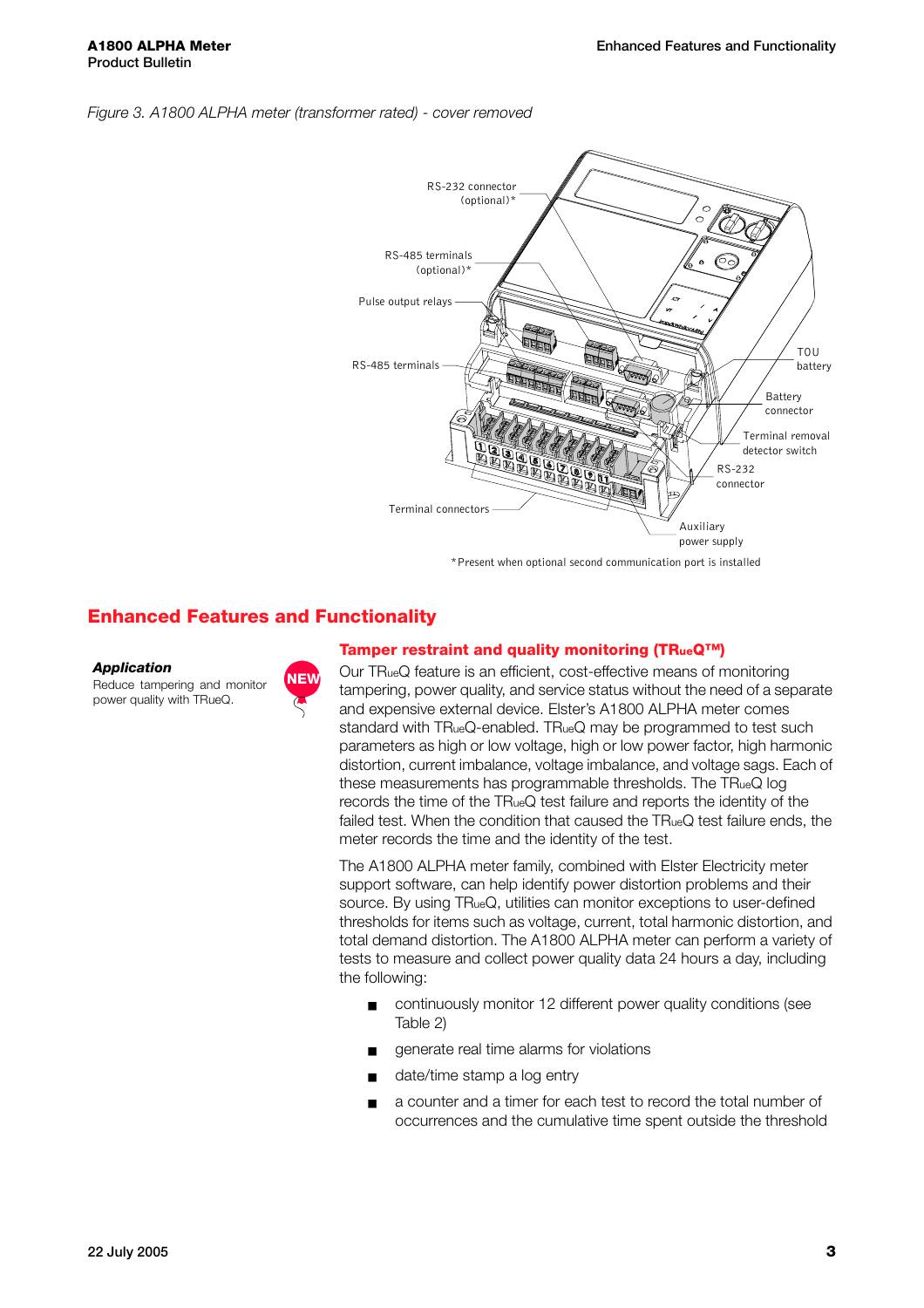#### *Table 2. Available TRueQ tests*

| <b>TRueQ</b> | <b>Test name</b>                       | <b>Configuration based upon</b>                              |
|--------------|----------------------------------------|--------------------------------------------------------------|
| Test 1       | Service voltage test                   | System service voltage test<br>thresholds                    |
| Test 2       | Low voltage test                       | A specified low voltage<br>threshold                         |
| Test 3       | High voltage test                      | A specified high voltage<br>threshold                        |
| Test 4       | Reverse power test & PF                | Service current test<br>thresholds                           |
| Test 5       | Low current test                       | Service current test<br>thresholds                           |
| Test 6       | Power factor (PF)                      | A specified threshold for<br>leading and lagging             |
| Test 7       | Second harmonic current<br>test        | A specified current threshold                                |
| Test 8       | % Total harmonic distortion<br>current | Specified THD percentage                                     |
| Test 9       | % Total harmonic distortion<br>voltage | Specified THD percentage                                     |
| Test 10      | Voltage imbalance                      | Minimum high voltage<br>threshold and imbalance<br>threshold |
| Test 11      | Current imbalance                      | Minimum high current<br>threshold and imbalance<br>threshold |
| Test 12      | % total demand distortion              | Specified TDD percentage                                     |

#### *Application*

Extended memory will allow for greater memory storage (for example, extensive load and instrumentation profiling),



#### <span id="page-7-0"></span>**Extended memory**

A 1 MB extended memory board is available and must be specified at time of order.

#### <span id="page-7-1"></span>**Transformer and line loss compensation**

The loss compensation functionality is available only on the following current transformer (CT) connected A1800 ALPHA meter configurations:

- 2-element
- 2 ½ element
- 3-element

A meter with loss compensation must first be programmed with the proper utility rate configuration using Elster Electricity meter support software just as you would with any other A1800 ALPHA meter. Next, a special programming step is performed to load the proper loss constants into the meter. This is done with special Windows–based software, *A1800 ALPHA Meter Loss Compensation Tool*.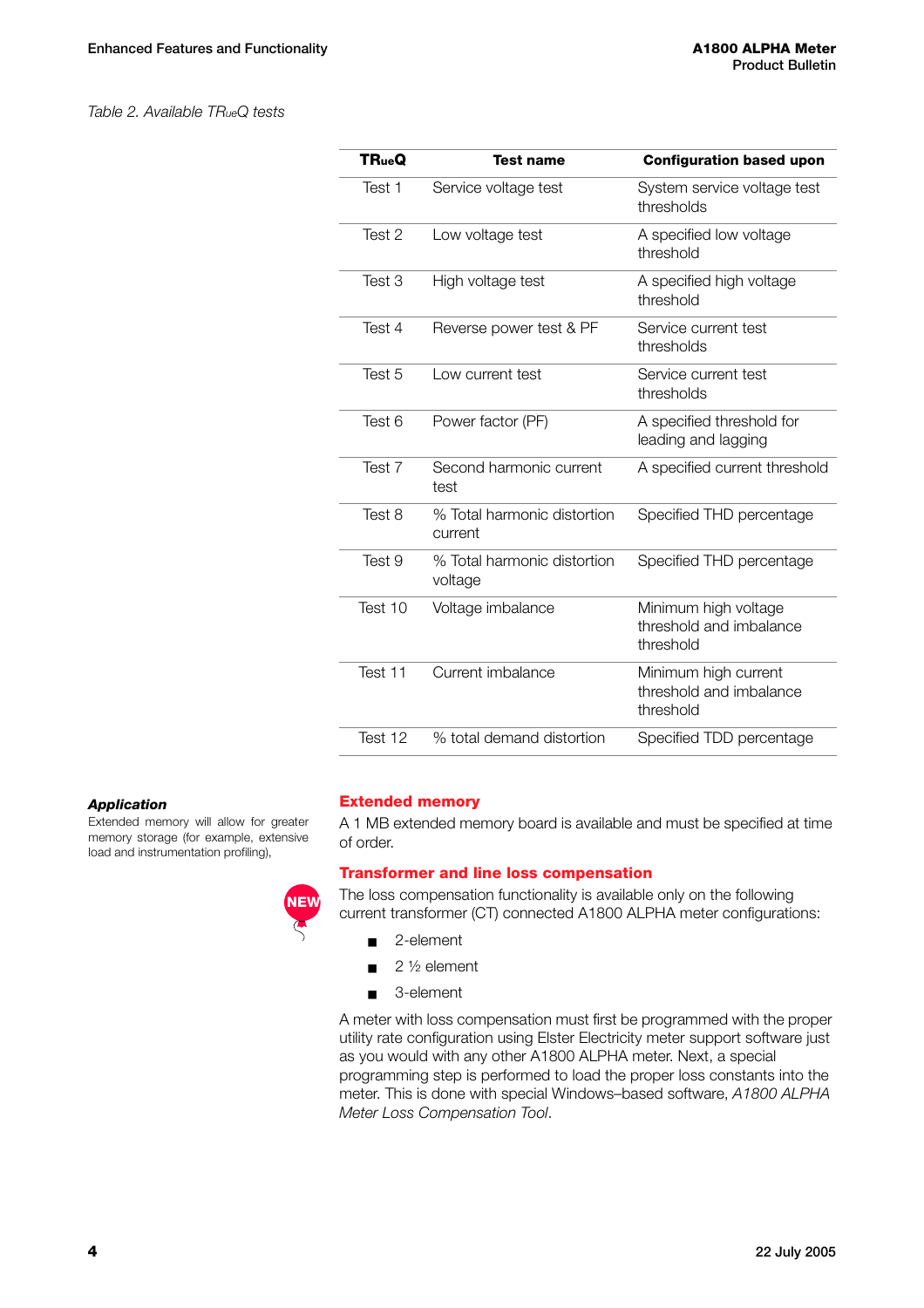To configure the loss compensation feature of an A1800 ALPHA Meter you must input the following values into the loss compensation software. These values are site specific and must be uniquely determined for each loss compensation application.

| <b>Parameter</b> | <b>Description</b>                                                     |
|------------------|------------------------------------------------------------------------|
| %LWFe            | Iron watts correction percentage                                       |
| %LWCu            | Copper watts correction percentage                                     |
| %I VFe           | Iron vars correction percentage                                        |
| %LVCu            | Copper vars correction percentage                                      |
| Meter current    | Meter current when power transformer is operating<br>at maximum rating |
| Meter voltage    | Meter voltage when power transformer is operating<br>at rated voltage  |

Calculation of loss compensation parameters is dependent on the location of the meter with respect to the power transformer. The rated voltage and rated current used in the calculations must represent the values on the same side of the power transformer as the meter is located.

- If the meter is located on the secondary side of the power transformer, then the rated voltage and rated current used in the calculations must be secondary values.
- If the meter is located on the primary side of the power transformer, then the rated voltage and rated current used in the calculations must be primary values.

Refer to the *A1800 ALPHA Meter Technical Manual (TM42-2410)* for details on configuring transformer and line loss compensation.

#### <span id="page-8-0"></span>**Optical Port (Available in ANSI or IEC Standard)**



The A1800 ALPHA meter provides an optical port that can be ordered with either an ANSI-compliant or IEC-compliant interface. To use Elster Electricity meter support software to read or program the meter requires an optical probe connected to the PC and optical port. This probe connects the computer to the optical port on the meter, and the probe provides the required interface for communications.

For more information on ordering the UNICOM III Probe, contact your local Elster Electricity representative.

#### <span id="page-8-1"></span>**Optional batteries**



The A1800 ALPHA meter supports up to two batteries. The main battery is under the meter's terminal cover (see [Figure 4\)](#page-9-2); the auxiliary battery is located under the meter's main circuit board (see [Figure 5](#page-9-3)).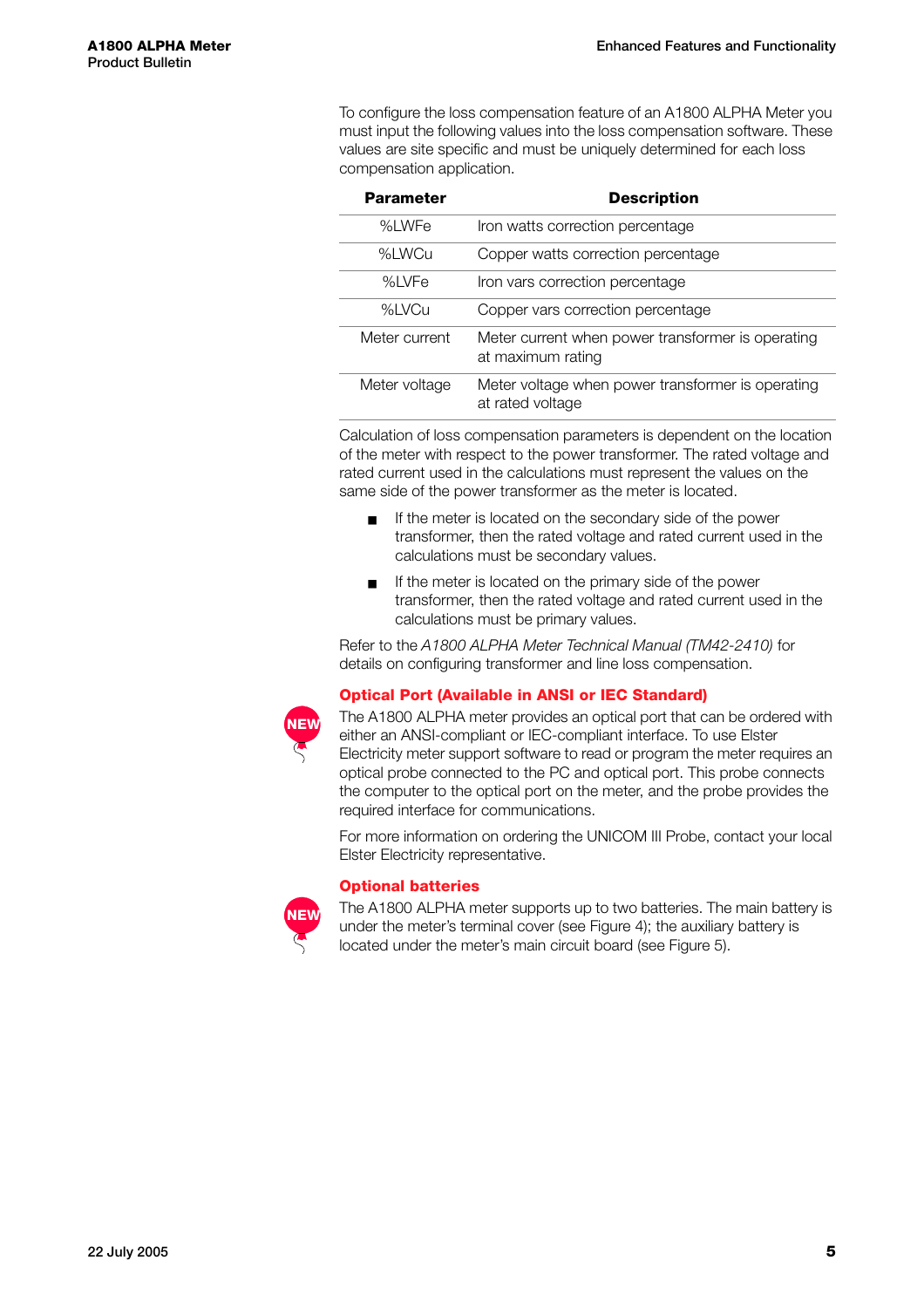<span id="page-9-2"></span>*Figure 4. Optional main meter battery location*



Optional main meter battery (under terminal cover)

<span id="page-9-3"></span>*Figure 5. Optional auxiliary meter battery location*



#### <span id="page-9-0"></span>**Optional auxiliary power supply**

The auxiliary power supply is located under the meter's terminal cover. See [Figure 3](#page-6-2) for an illustration showing the location of these items.

#### <span id="page-9-1"></span>**LCD**

**NEW**

The A1800 ALPHA meter is equipped with a 16-segment character liquid crystal display. The LCD is used to display meter data, status, warning, and error information. The LCD operates over a wide temperature range of -45 °C to +85 °C. The LCD is divided into different display regions, as shown in Figure 6. An optional backlit LCD is also available.<sup>2</sup>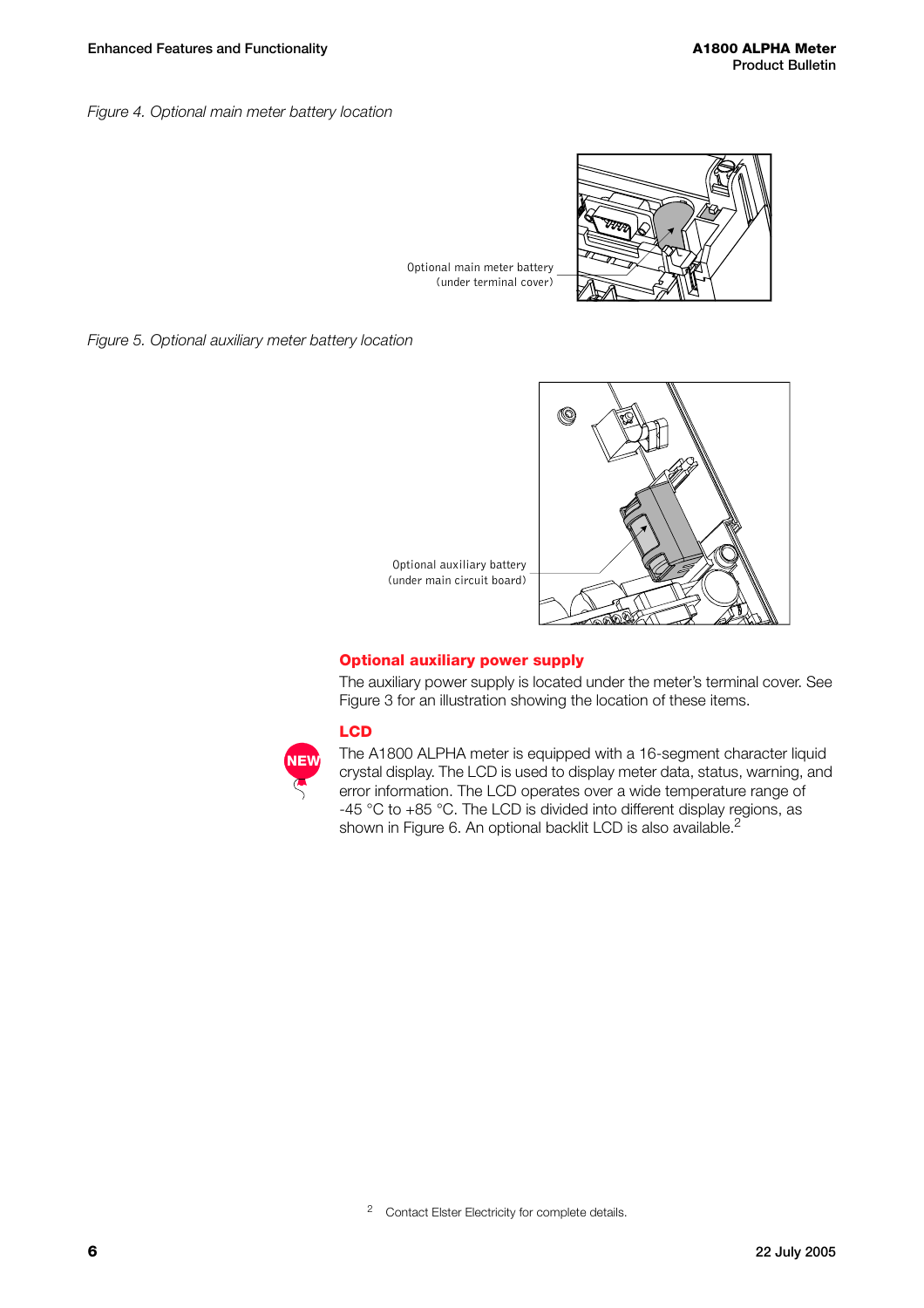*Figure 6. A1800 ALPHA meter LCD*



#### <span id="page-10-0"></span>**Displayable quantities**

Using Elster Electricity meter support software, users can program which quantities are displayed on the LCD. The following summary shows the types of items that can be displayed. A full listing of the possible display quantities can be found in the meter technical manual or the software user guide.

<span id="page-10-1"></span>*Current billing period.* Current billing period readings include the following information:

- all time-of-use data
- all available energy and demand readings
- selected security and instrumentation data

The specific items measured and displayed are selected and programmed by the user with Elster Electricity meter support software.

*Figure 7. Metered quantity - tariff 2 cumulative demand*



<span id="page-10-2"></span>**Previous billing period readings.** All of the data for the current billing period is automatically stored at the time of a demand reset, including all of the recorded time-of-use data.

<span id="page-10-3"></span>**Previous season readings.** On a season change, all billing data is stored and is available for display.

<span id="page-10-4"></span>**Self read.** The A1800 ALPHA meter can display data from all the self reads.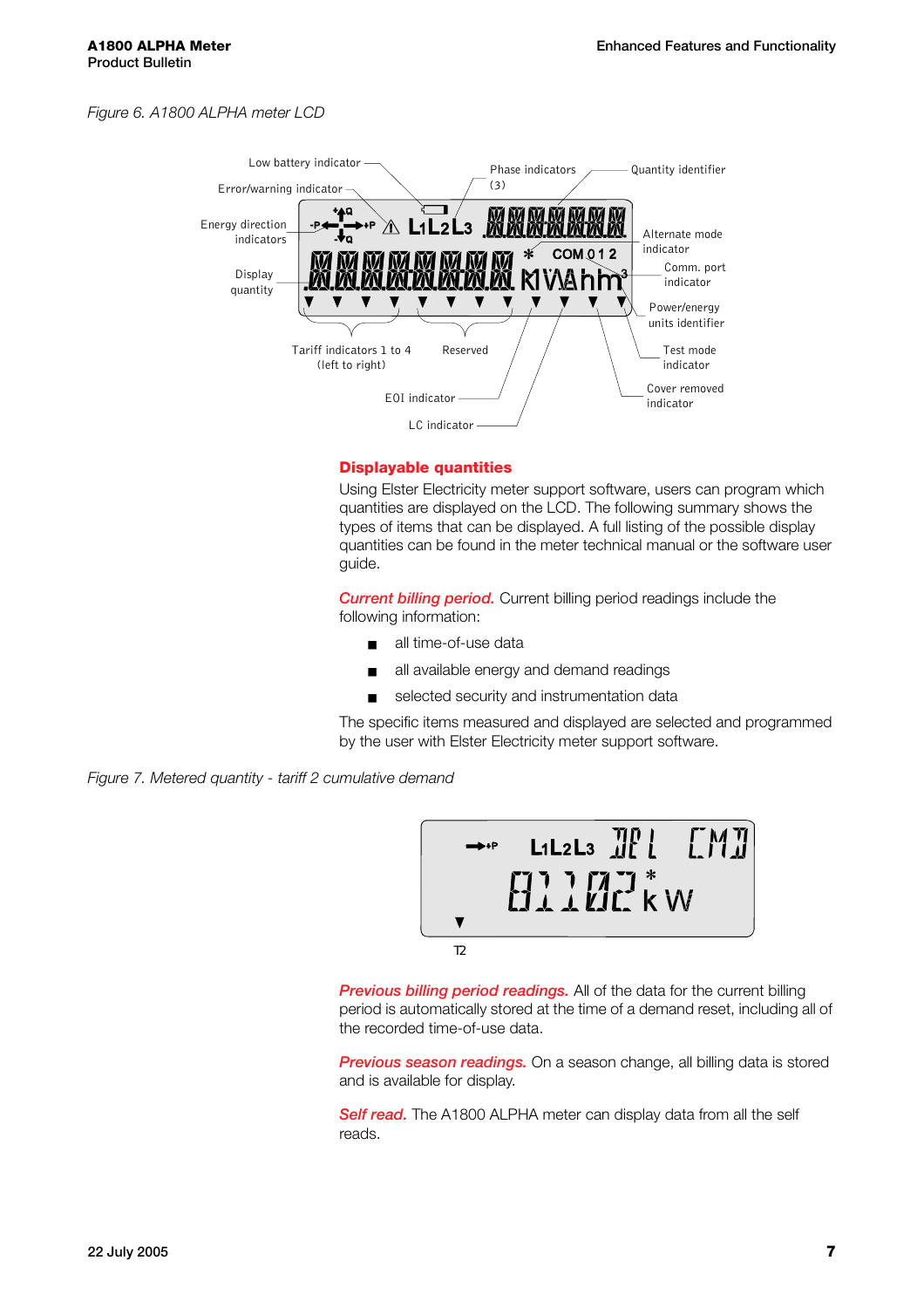*Figure 8. Metered quantity - tariff 2 delivered (self read)*



#### <span id="page-11-0"></span>**Revenue Protection**

*Application*

Cover detection switches record all opening and closing of covers by logging events with a time and date stamp.

Multiple anti-tampering and advanced security features have been built into the A1800 ALPHA meter to ensure revenue protection for our customers. The meter's site diagnostic capability continuously monitors the service, verifying that all phases are present and that the wiring configuration is correct. Adverse or abnormal conditions, such as phase outages and reverse energy events, are logged. In addition to logging, the meter can generate an alarm. The meter can be programmed to record cumulative demand to help monitor potential tampering. The history log provides an audit trail of data-altering or program-changing events within the meter.

An "always run positive" security option enables the A1800 ALPHA meter to calculate the absolute energy value per phase. We also offer an optional write-protection hardware lock feature that disables the meter's ability to be re-programmed in the field.

#### <span id="page-11-1"></span>**Open cover detection switches**

Removing the terminal cover or the main meter cover opens a detection switch and exposes the base electronic assembly, including the terminal connections. Each of the covers includes a plastic tab that when released activates the detection switch [\(Figure 9\)](#page-11-2). When a detection switch is activated the **TC** (terminal cover) indicator on the LCD [\(Figure 10](#page-12-4)) will behave in the following manner:

- turns on and remains on when the terminal cover is removed
- blinks when the meter cover is removed

<span id="page-11-2"></span>*Figure 9. Terminal cover tamper detection switch*

**NEW**



**Cover closed Cover opened**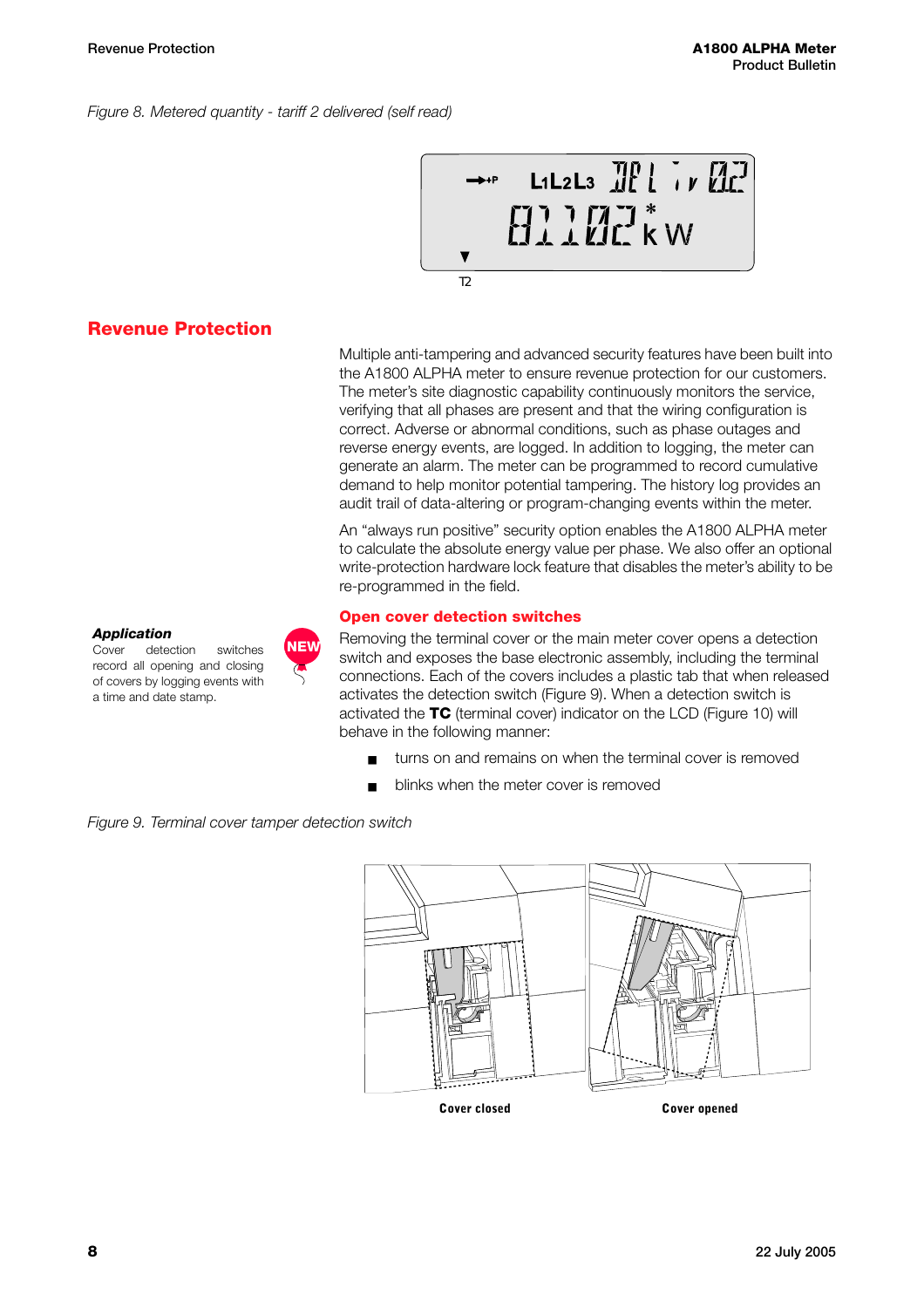

The event is logged with the date and time (even when the meter is not powered).

#### <span id="page-12-0"></span>**Site diagnostics**

The meter's site diagnostic capability continuously monitors the service, verifying that all phases are present and that the wiring configuration is correct. Adverse or abnormal conditions, such as phase outages and reverse energy events, are logged. In addition to logging, the meter can generate an alarm. See ["Instrumentation profiling" on page 16](#page-19-1) for details.

#### <span id="page-12-1"></span>**Reverse energy flow warning**

The W1 000100 warning code indicates that reverse energy flow has been detected equivalent to the energy represented by 2 test LED pulses since the last reset. It may be an indication of tampering with the A1800 ALPHA meter installation. If reverse energy flow is expected, then this warning code can be disabled through Elster Electricity meter support software.

The code is cleared by these methods:

- performing a demand reset
- issuing the clear values and status command through Elster Electricity meter support software

#### <span id="page-12-2"></span>**Cumulative maximum demand**

Using cumulative maximum demand, a demand reset adds the current maximum demand value to the cumulative maximum demand. Since the cumulative demand is not reset to zero, unauthorized demand resets do not cause a loss of the maximum demand data.

To determine the maximum demand for a billing period after a demand reset, subtract the previous cumulative demand value from the current cumulative demand value.

#### <span id="page-12-3"></span>**Always Positive™ energy measurement**

The A1800 ALPHA meter can be ordered with an optional theft-resistant measurement feature, Always Positive, that records reverse energy flow as positive energy flow on a phase-by-phase basis. This feature can be used to deter power theft or minimize the effects of improper meter wiring. The following equation shows how total active power is calculated using theftresistant measurement:

$$
P_{total} = |P_1| + |P_2| + |P_3|
$$

Theft-resistant measurement normally applies to registration of active energy. Apparent energy registers are calculated and signed normally. Instrumentation values, including +kWh and -kWh, are also signed normally. Therefore, instrumentation can be used to investigate the meter service wiring, while the theft–resistant measurement guarantees that active energy is properly registered.

#### <span id="page-12-4"></span>*Application*

This feature makes sure the meter is installed correctly and generates an alarm if it is not.

#### *Application*

If the metered service is not expected to return energy, this warning may be an indication of tampering. Further investigation is recommended. In some cases, the A1800 ALPHA meter may need to be returned to the factory.

#### *Application*

This feature is used to calculate the previous maximum demand when the demand may have had an unauthorized reset.

#### *Application*

Prevent tampering and minimize the tampering's effect by forcing positive energy flow in the event of improper wiring.

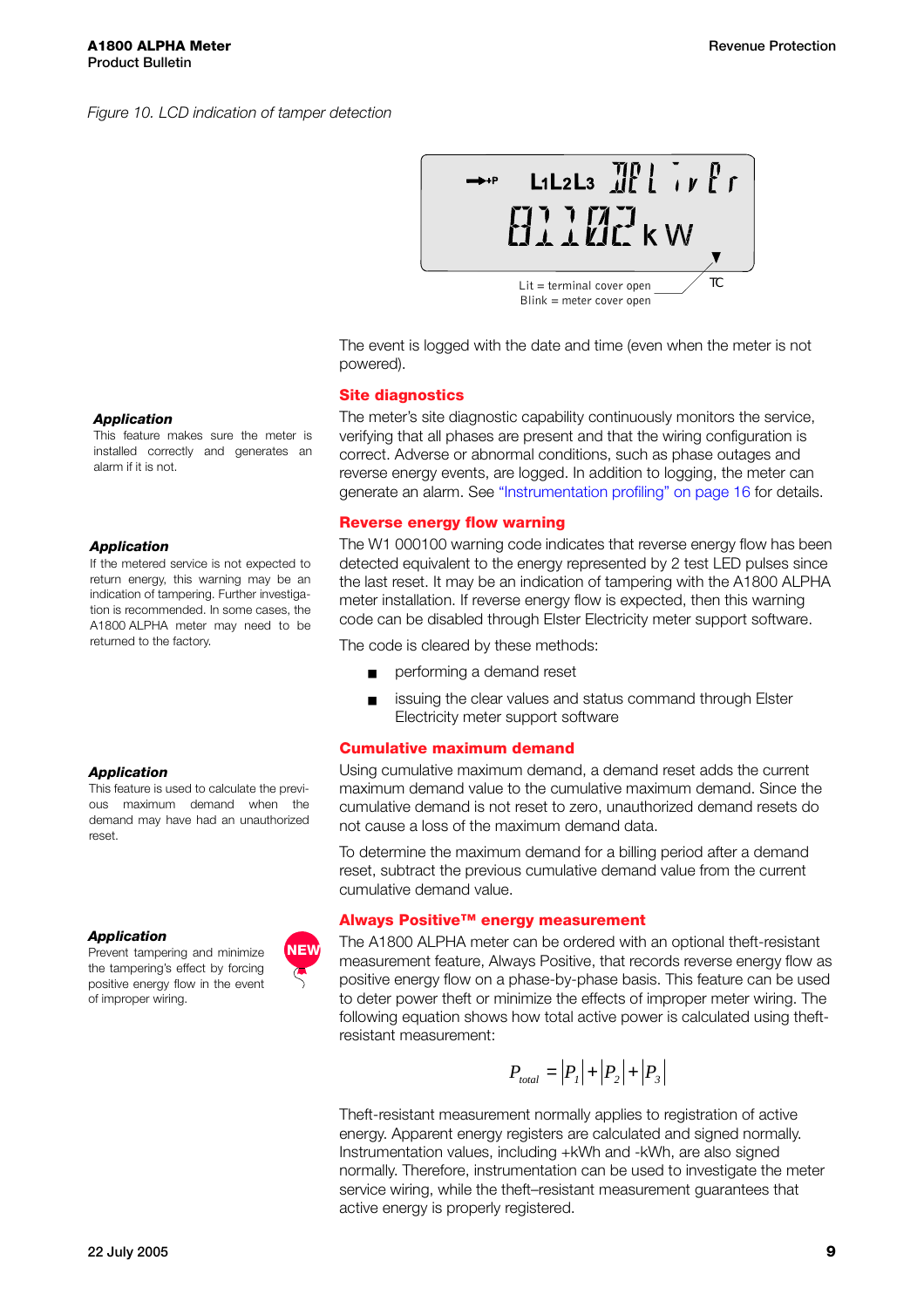*Note: In the rare situation of extremely poor power factor, 2 element applications where the phase shift of the first element exceeds 60° will result in over-measuring of the first element energy and may result in incorrect overbilling.*

Operation of the LCD energy direction indicators is modified by theftresistant measurement. With the theft–resistant option, the -P arrow is not used. The +P energy direction indicator is on continuously whenever kWh flow of any direction is detected.

#### <span id="page-13-0"></span>**Write prevention lock**

If specified at time of ordering, by default, an A1800 ALPHA meter will not allow meter program parameters to be altered unless the meter is in program mode. see ["Program mode \(optional\)" on page 20](#page-23-4) for more details.

#### <span id="page-13-1"></span>**Three-level passwords**

Meter passwords, set by the utility, provide security against unauthorized communications to the meter. Communications cannot be initiated with the meter unless the user gives the correct password. The A1800 ALPHA meter uses three different passwords for granting specific access to data. One password allows "read only" access to meter data and prevents programming changes. A second password permits tasks required for billing data collection, such as adjusting the date and time, performing demand resets, and clearing any errors and warnings. A third password allows full programming capability for changing meter configuration parameters.

#### <span id="page-13-2"></span>**Security audit trail**

All A1800 ALPHA meter configurations (including the A1800D) provide audit trails for detecting potential tampering incidents. In addition to the history log and event log, which can be used to help determine possible meter tampering, the A1800 ALPHA meter can report such events as the following:

- number of manually-initiated demand resets
- number of days since last demand reset
- number of days since last pulse detected
- reverse energy flow
- number of failed password attempts

All A1800 ALPHA meters record a chronological history of programming changes to the meter.

#### <span id="page-13-3"></span>**Exceptional Environmental Performance**

Meters are routinely subjected to a diverse range of harsh environments, including extreme temperatures and dust. Even meters installed in indoor industrial environments or inside cabinets can be exposed to severe conditions. Elster has addressed these demanding requirements by designing the A1800 ALPHA meter with many of the robust features used in our outdoor electronic meters.

#### <span id="page-13-4"></span>**Rugged enclosure**



The A1800 ALPHA meter family is designed for indoor mounting. The cover assembly of the A1800 ALPHA meter exceeds the environmental requirements of IEC 62053-11. The A1800 ALPHA meter provides an IP54 degree of resistance from water, dust, and sand.

#### *Application*

Prevent unauthorized meter configuration changes with this feature by locking the meter configuration at the factory.

#### *Application*

Prevent unauthorized access to meter data and configuration using the extensive password protection feature.

#### *Application*

Obtain a complete audit trail of meter operations and incidents, an invaluable tool for obtaining evidence of unauthorized meter operation.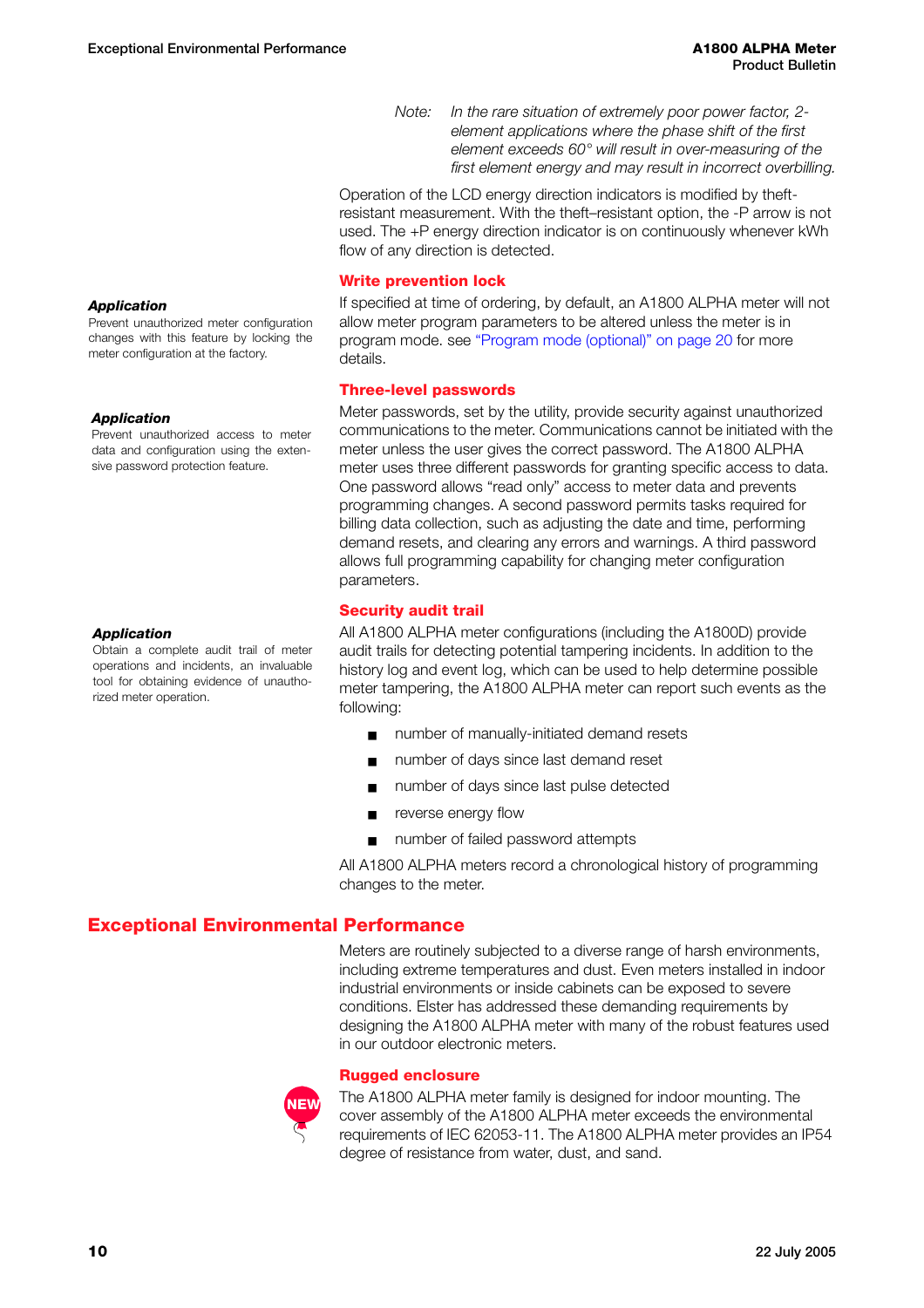Encased in a rugged polycarbonate enclosure, the A1800 ALPHA meter functions reliably within a wide operating temperature range of -40 °C to +85 °C (inside the meter) and a wide operating humidity range of 0% to 100 % non-condensing.

#### <span id="page-14-0"></span>**Clear nameplate information**

The A1800 ALPHA meter family provides ample nameplate information, protected under a plastic cover. The information is easy to read, indelible, and tamper-resistant. It will last as long as the meter and will not be affected by the UV light. The nameplate will also include barcode serial number information for easy stock control.

#### <span id="page-14-1"></span>**Technical Details**

#### <span id="page-14-2"></span>**Accuracy class**

The A1800 ALPHA meter meets or exceeds requirements of IEC standards.

| <b>Configuration</b> | IEC 62053-22 |                                                                 | IEC 62053-21 |  | <b>IEC 62053-23<sup>1</sup></b> |  |
|----------------------|--------------|-----------------------------------------------------------------|--------------|--|---------------------------------|--|
|                      |              | Class 0.2 S Class 0.5 S Class 1.0 Class 2.0 Class 2.0 Class 3.0 |              |  |                                 |  |
| direct connect       |              |                                                                 |              |  |                                 |  |
| transformer-rated    |              |                                                                 |              |  |                                 |  |

<sup>1</sup> Actual reactive energy accuracy is substantially better than required by the standard.

#### <span id="page-14-3"></span>**Terminal configurations**

The A1800 ALPHA meter supports three terminal configurations:

- 100 A (120 A thermal) self-contained with voltage disconnect links
- 10 A transformer-rated (sequential)
- 10 A transformer-rated (symmetrical)

<span id="page-14-4"></span>**Wiring configurations.** Refer to the wiring diagram on the nameplate of each meter for specific terminal assignments. All connections are equipped with combination-head screws that accept either a slotted or Phillips screwdriver.

*Figure 11. Two–element, three–wire delta transformer connected*

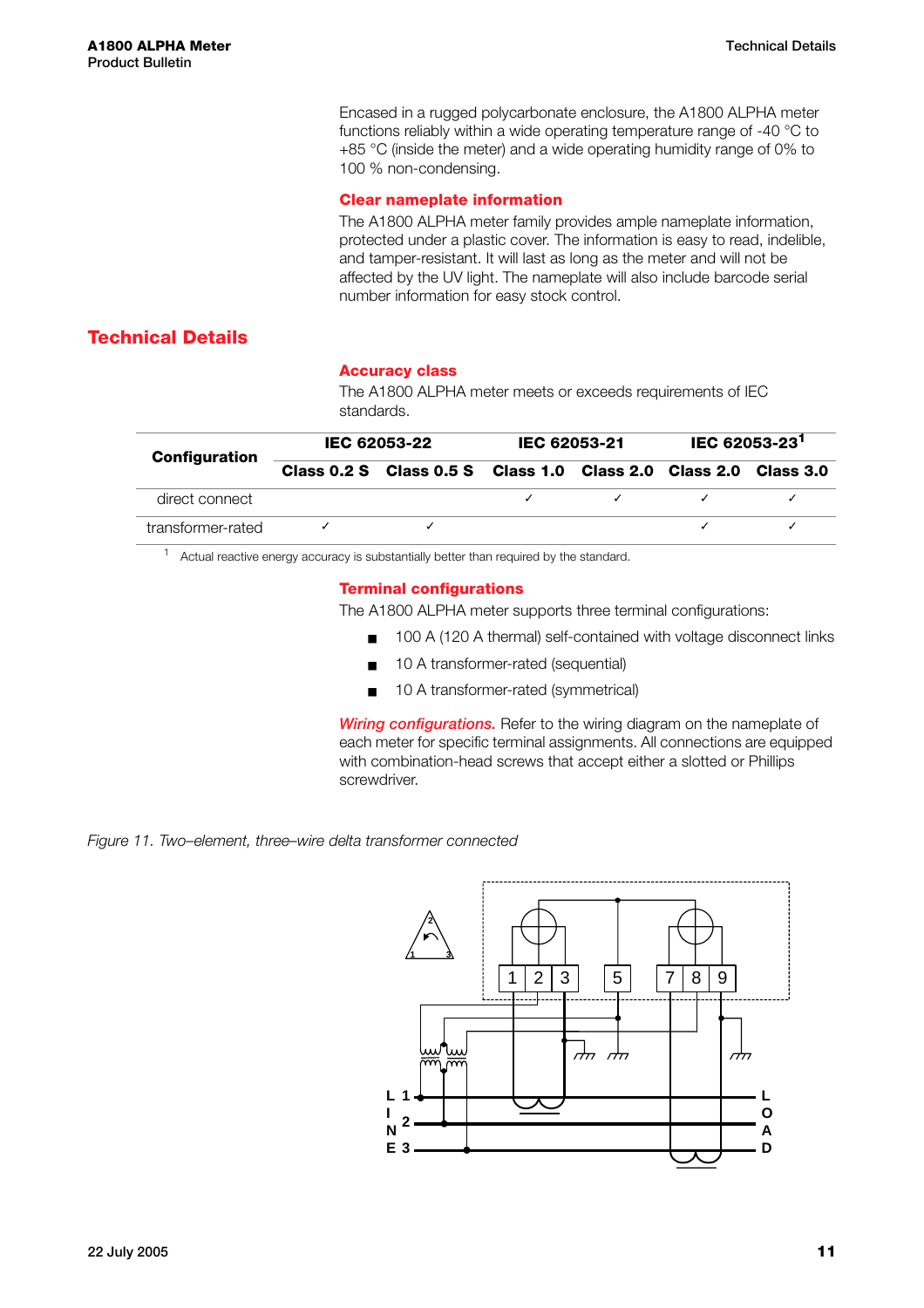



*Figure 13. Three-element, four-wire current transformer, symmetrical connection*

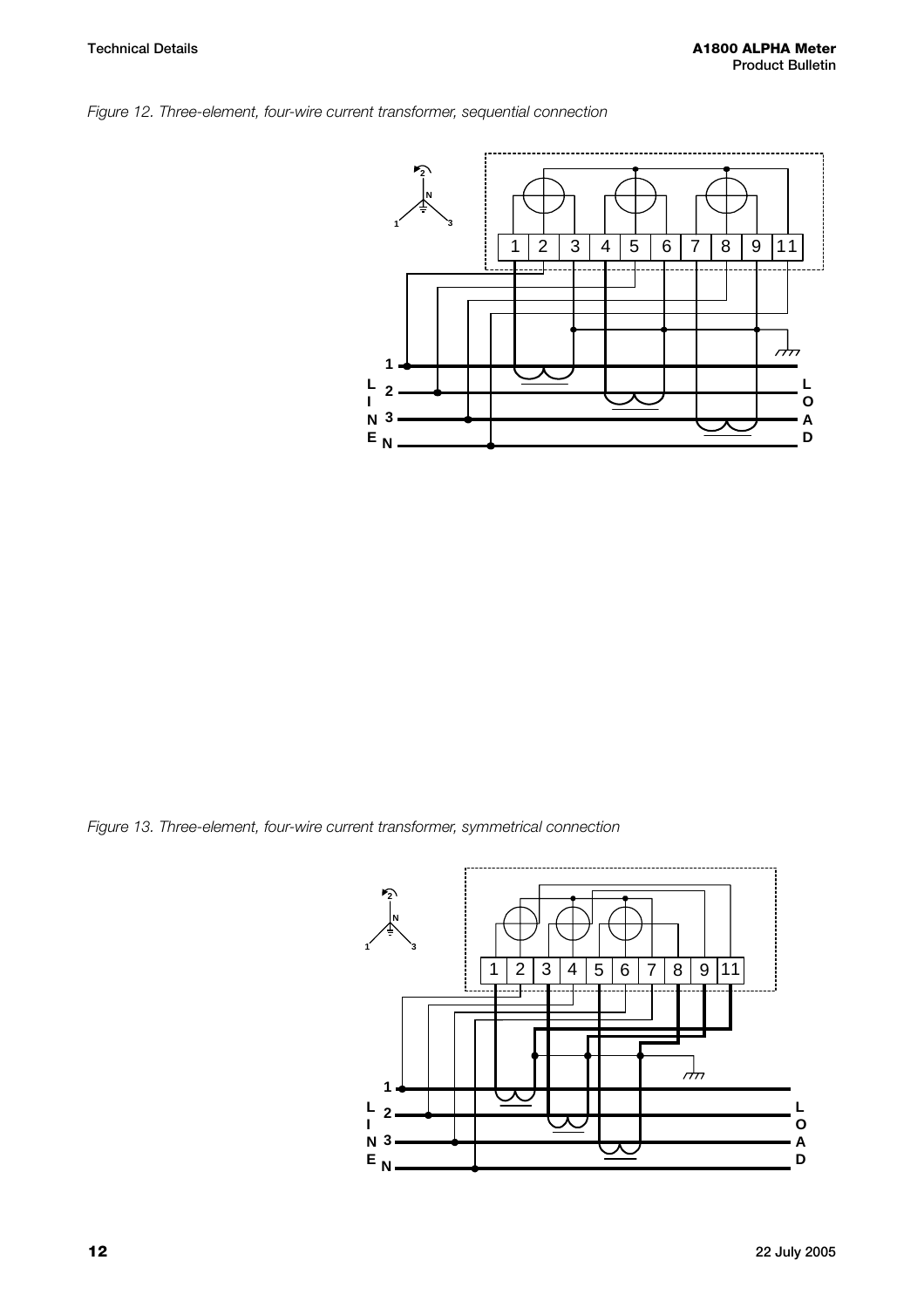

*Figure 14. Three–element, four–wire instrument transformer, sequential connection*

*Figure 15. Three-element, four–wire instrument transformer, symmetrical connection*

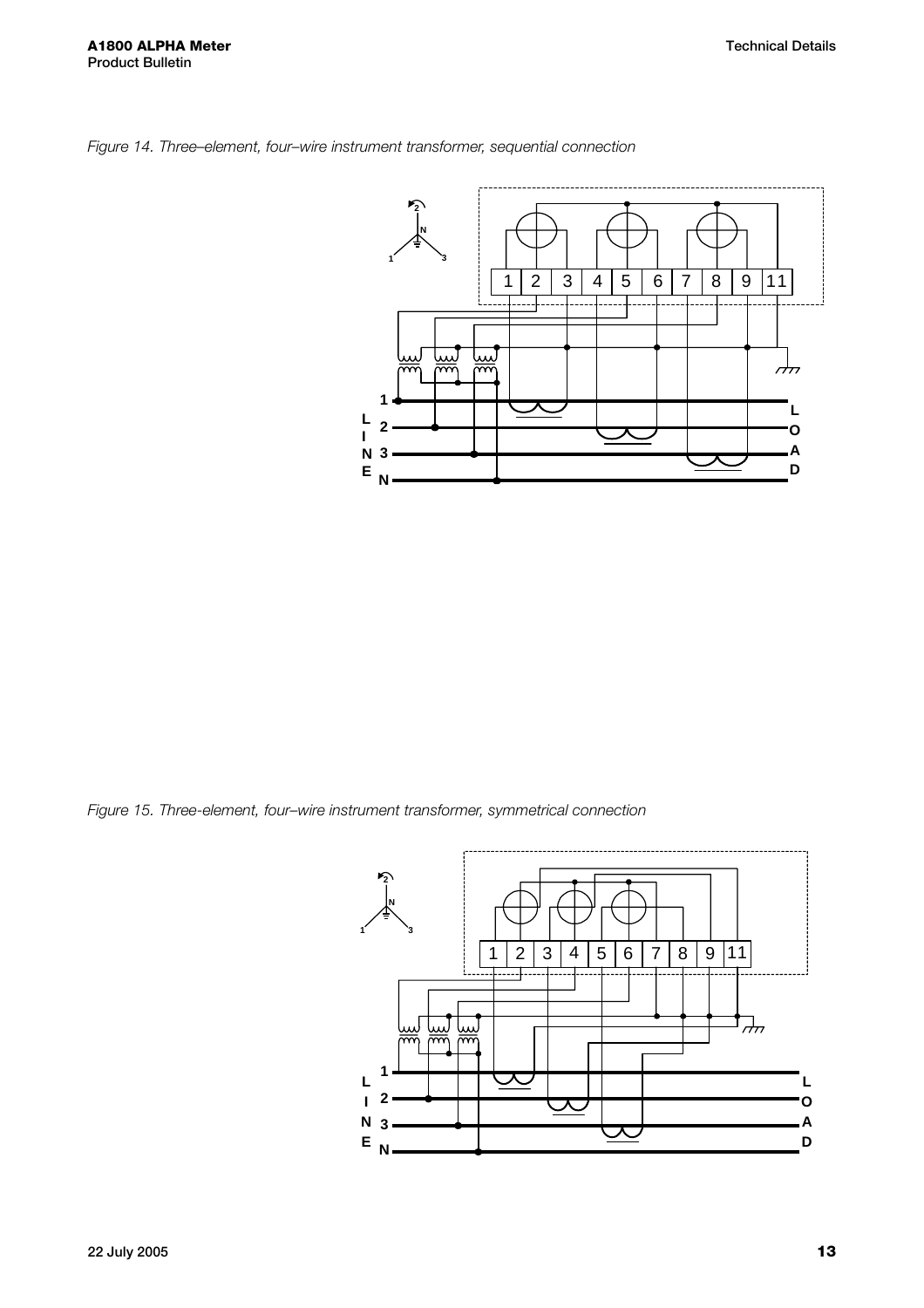#### *Figure 16. Two–element, three–wire delta or network connection*



*Figure 17. Three–element, four–wire wye or four–wire delta connection*



#### *Application*

Wide current and voltage ranges allow for reduced inventory stocking levels.

#### <span id="page-17-0"></span>**Wide operating ranges**

The A1800 ALPHA meter has the following wide operating ranges:

- $\blacksquare$  voltage 46 V to 528 V
- current 1 mA to 10 A (CT-connected)

#### <span id="page-17-1"></span>**Four-quadrant metering**

Four-quadrant metering allows measurement of active, reactive, and apparent energy in both the delivered and received directions. A1800 ALPHA meters with reactive or apparent metering capabilities can measure two quantities, one average power factor and two coincident values. When enabled with advanced four-quadrant metering, these meters offer six measured quantities, two average power factors and four coincident values.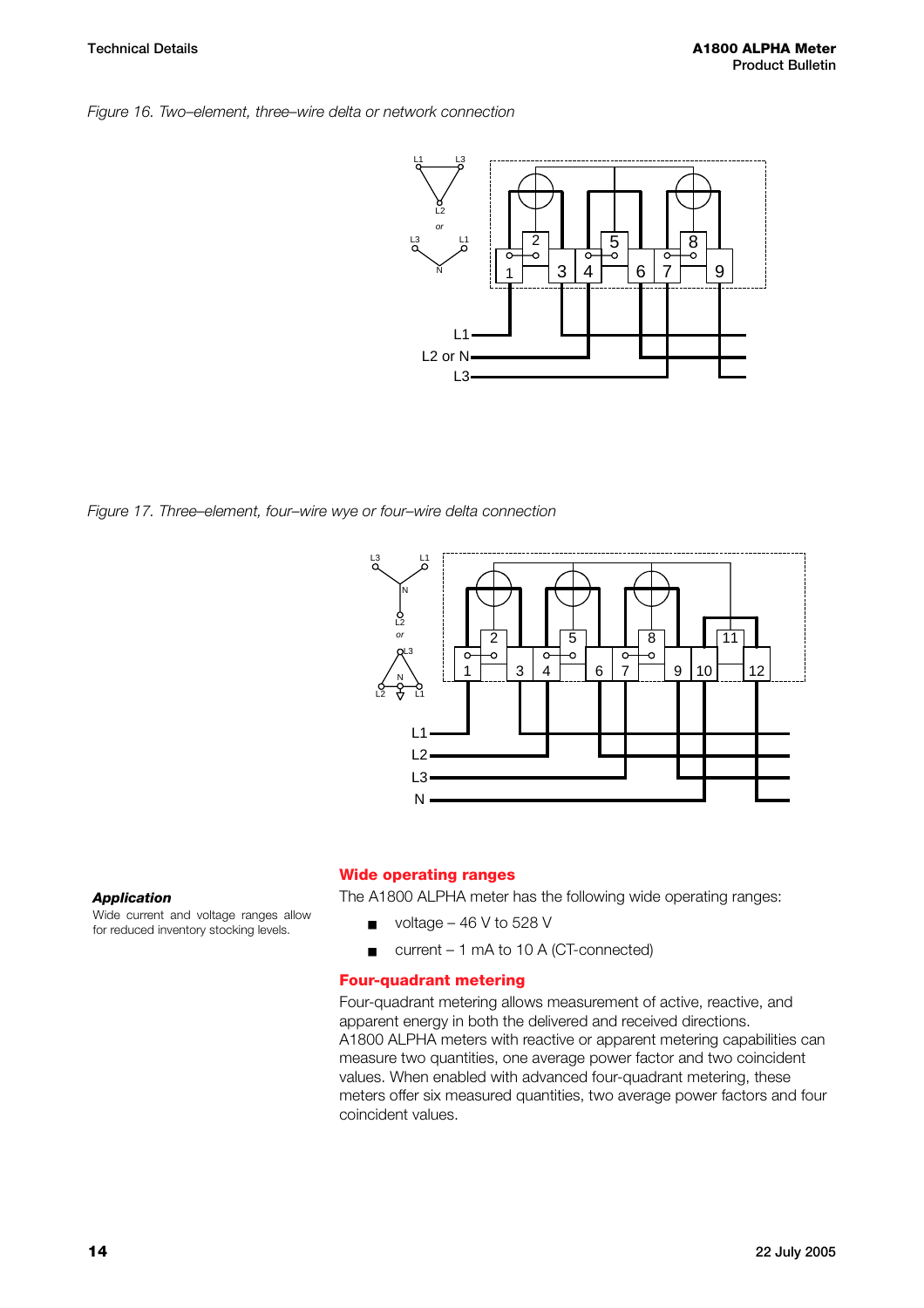#### <span id="page-18-0"></span>**Meter types**

The A1800 ALPHA meter family is delivered factory-configured in the following basic meter configuration:

| VARh and VAR, VAh and VA <sup>1</sup> , Wh and W on a TOU<br>A1800R<br>basis |  |
|------------------------------------------------------------------------------|--|
|------------------------------------------------------------------------------|--|

<sup>1</sup> VAh and is measured by vectorial calculation using Wh and VARh on a continuos integration basis.

The following additional functions can be applied to the meter types:

| Suffix | <b>Description of function</b>                 |
|--------|------------------------------------------------|
|        | Load profiling (LP)                            |
| N      | Instrumentation profiling (IP)                 |
| C,     | Transformer and line loss compensation (LC)    |
| А      | Advanced four-quadrant metering (6 quantities) |

#### <span id="page-18-1"></span>**Option boards**

Some of the option boards available for the A1800 ALPHA meter are indicated below:

- output relay option board (2 relays)
- internal modem option board
- RS-232 option board
- RS-485 option board
- 1 MB extended memory board
- auxiliary power supply

#### <span id="page-18-2"></span>**Instantaneous service measurements**

System instrumentation quantities are measured instantaneously and generally provided on a per phase basis. The instrumentation measurements are near instantaneous. Using Elster Electricity meter support software, instrumentation quantities may be placed in normal, alternate, or test mode display sequences. The alternate mode display sequence is recommended because it is generally not necessary for these quantities to be displayed at all times.

The meter's LCD can be programmed with Elster Electricity's meter support software to display primary instrumentation values.

*Figure 18. System instrumentation kVA*

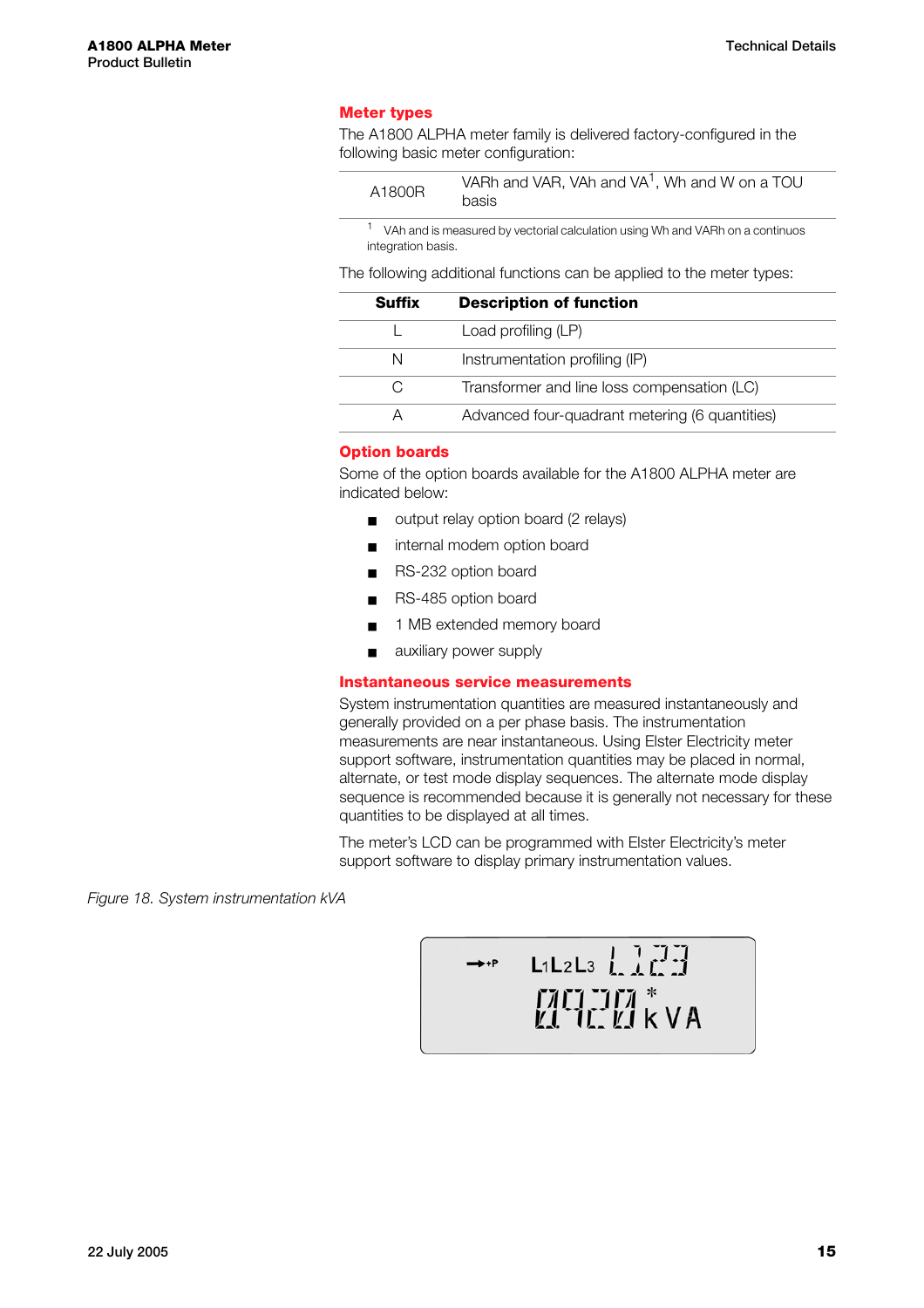A1800 ALPHA meters can provide instantaneous measurements of the following values:

- Frequency
- System kW
- System kVA (arithmetic)
- System kvar (arithmetic)
- System power factor (arithmetic)
- System power factor angle (arithmetic)
- System kvar (vectorial)
- System kVA (vectorial)
- System power factor (vectorial)
- System power factor angle (vectorial)
- Phase voltages and currents
- Phase voltage angle relative to line 1 voltage
- Phase kW and kVA
- Phase kvar (vectorial)
- Phase current angle relative to line 1 voltage
- Phase power factor
- Phase power factor angle
- Phase 1st harmonic (fundamental) voltage magnitude
- Phase 1st harmonic (fundamental) current magnitude
- Phase 2nd harmonic voltage magnitude
- Phase 2nd harmonic current magnitude
- Phase 2nd harmonic voltage percentage
- Phase total harmonic current magnitude
- Phase total harmonic distortion percentage (voltage or current)
- Phase total demand distortion

#### <span id="page-19-0"></span>**Load profiling**

In meters with load profiling capabilities (designated with the "L" option), the A1800 ALPHA meter can record up to 8 channels of information, using metered quantities as sources for load profiling.

#### <span id="page-19-1"></span>**Instrumentation profiling**

In meters with instrumentation profiling capabilities (designated with the "N" option), the A1800 ALPHA meter has 2 sets of instrumentation recorders. A set can record up to 16 channels of information about the conditions at the meter installation. Any instrumentation quantity can be recorded. Each channel can be configured to sample its selected quantity over the instrumentation interval and can record the results in one of the following ways:

| Minimum | The meter samples the selected quantity over the<br>instrumentation interval. The minimum value of all the<br>samples is recorded. |
|---------|------------------------------------------------------------------------------------------------------------------------------------|
| Maximum | The meter samples the selected quantity over the<br>instrumentation interval. The maximum value of all the<br>samples is recorded. |
| Average | The meter samples the selected quantity over the<br>instrumentation interval. The average value of all the<br>samples is recorded. |
| Fnd     | The meter samples the selected quantity over the<br>instrumentation interval. The last value of all the samples<br>is recorded.    |

#### *Application*

Identify tampering and monitor power quality using instrumentation profiling.

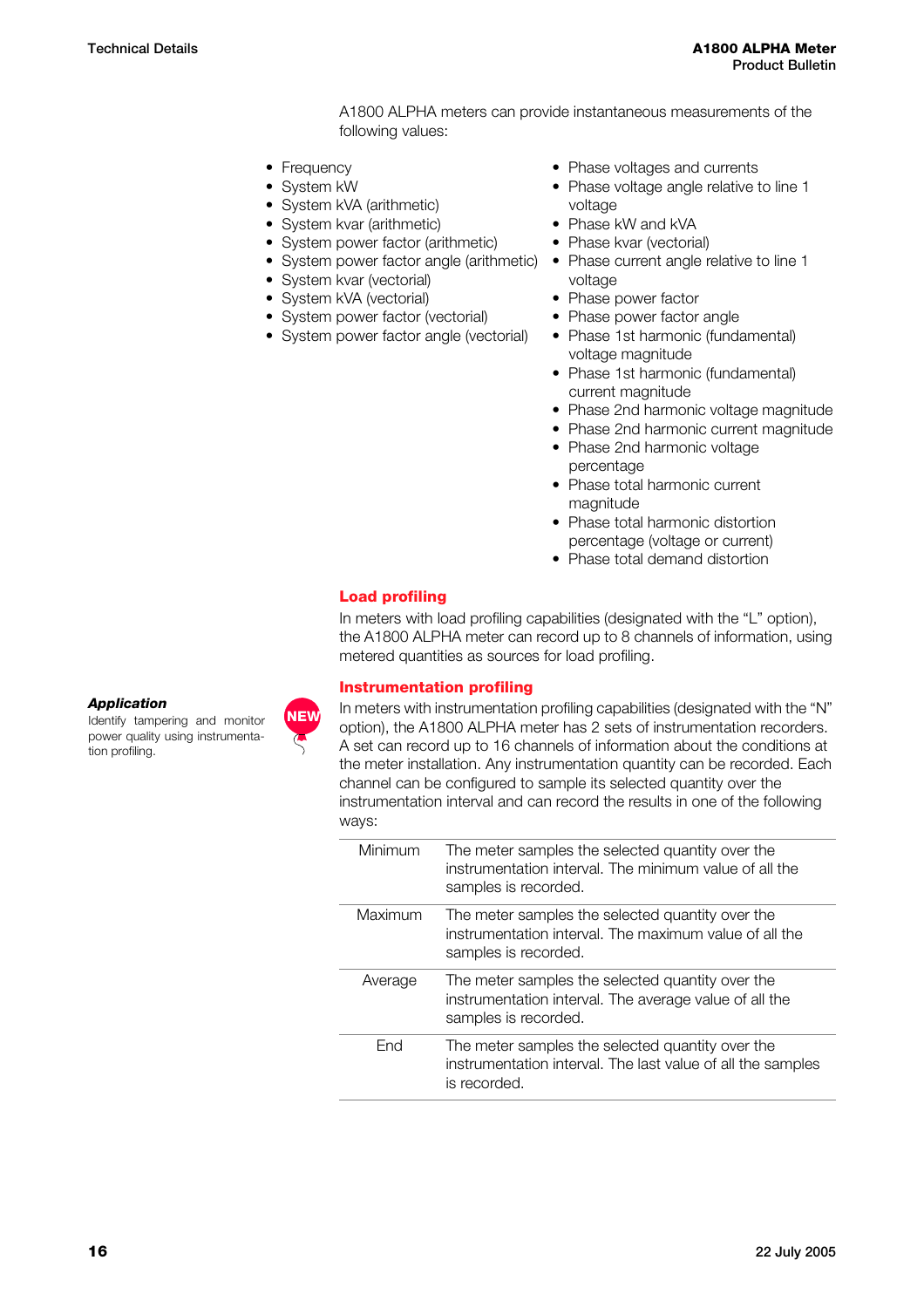#### *Figure 19. Instrumentation profiling recording options*



Each set of instrumentation profiling has its own, independent interval length that is configured separately from the demand interval length.

## *Application*

Relays can be programmed to provide alarms on TRueQ events.

The A1800 ALPHA meter supports the installation of one or two option boards and one or both option boards can include relay outputs. The meter supports up to 6 relays (4 relays on the main circuit board and 2 relays on an option board), depending upon the communications options being used. For more information about relay outputs and communications, see the instructional leaflet that comes with the option board.

*Figure 20. A1800 ALPHA meter - relay options*

<span id="page-20-0"></span>**Relays**



The output relays can switch up to 250 VAC or 350 VDC at up to 70 mA. See ["Wiring configurations" on page 11.](#page-14-4)

With the A1800 ALPHA meter, all relay outputs are programmable using Elster Electricity meter support software. Sources for relay outputs are listed in Table 3.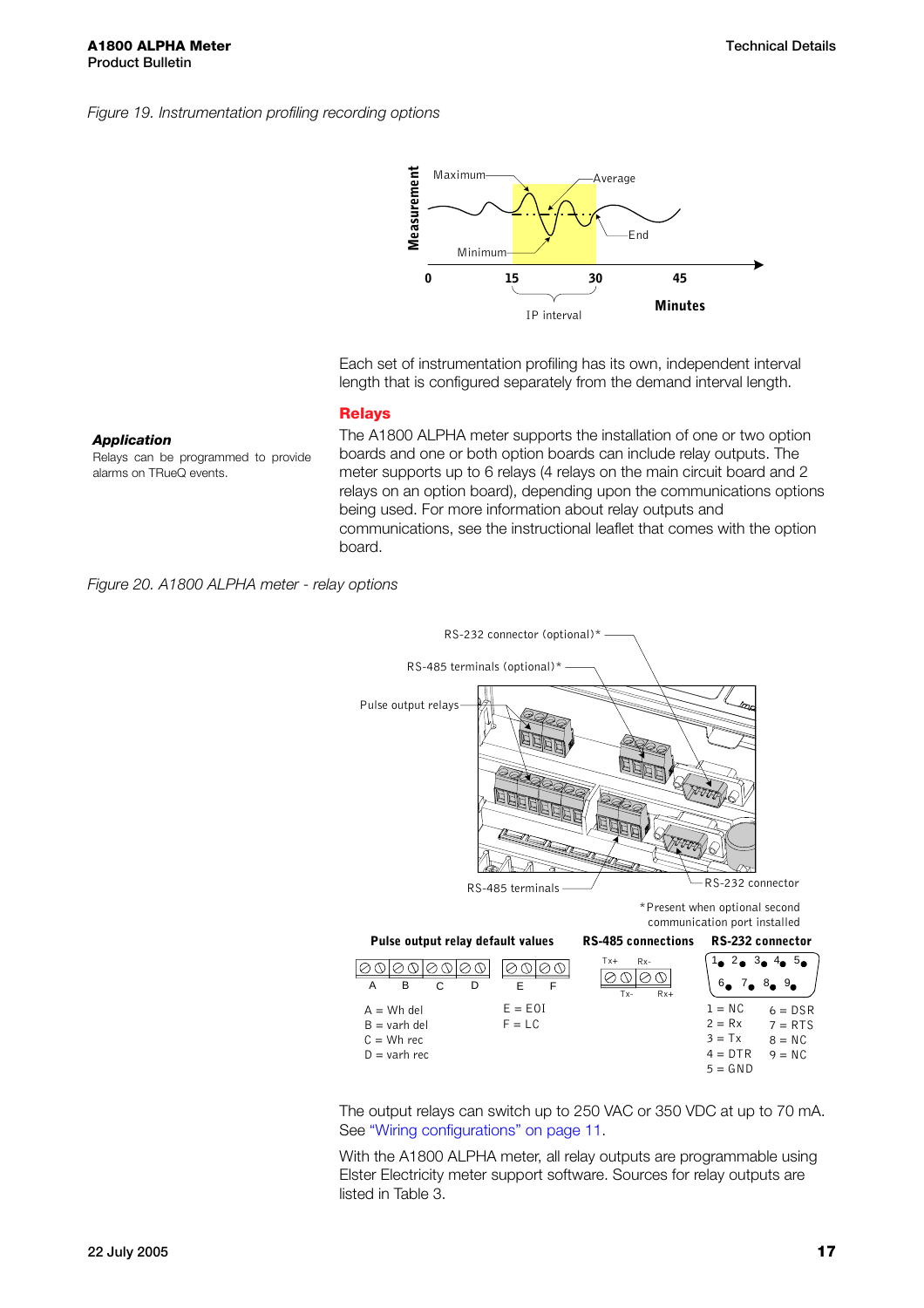*Table 3. Sources for relay operation and output specifications*

| <b>Relay source</b>                                | <b>Relay output specification</b>                                                                                                                                                                                                    |
|----------------------------------------------------|--------------------------------------------------------------------------------------------------------------------------------------------------------------------------------------------------------------------------------------|
| Energy pulse                                       | For each pulse of the selected basic metered<br>quantity (see "Billing data" on page 22), the<br>relay will do either of the following:<br>• toggle (that is, turn on and off)<br>pulse for a specified length of time               |
| Load control                                       | The relay closes when the demand exceeds<br>the specified demand threshold, and it remains<br>closed for the duration of the interval. The relay<br>will open after the demand remains below the<br>threshold for one full interval. |
| <b>EOI</b> indication                              | The relay closes for 5 seconds after the end of<br>each interval or subinterval.                                                                                                                                                     |
| Demand forgiveness<br>(cold load pickup)           | The relay closes while demand forgiveness is<br>in effect. The relay will open after the demand<br>forgiveness time has expired.                                                                                                     |
| $TRueQ$ tests failure                              | Relay closes as long as the specified TRueQ<br>tests continue to fail.                                                                                                                                                               |
| Specified errors,<br>warnings, and meter<br>events | The relay closes for as long as the specified<br>errors, warnings, or events persist.                                                                                                                                                |
| TOU switches to a<br>specific rate                 | The relay closes for the duration of the<br>specified rates.                                                                                                                                                                         |

#### <span id="page-21-0"></span>**Detailed Logs**



All A1800 ALPHA meters are equipped with nonvolatile EEPROM. The standard storage space is 128 KB of main board memory. A small portion of this main board memory is permanently reserved (called *reserved memory*) by the meter to store the main billing and configuration information. The remainder of the memory, called *shared memory*, is used to store the logs and data sets.

Using Elster Electricity's meter support software, you can configure the number of entries for each log as well as specify events to be logged.

All the logs and data sets share the meter's shared memory. The sizes of each may vary to allow more room for a different log or data set. For example, self reads can store less data so that load profiling can store more memory.

#### <span id="page-21-1"></span>**History log**



All A1800 ALPHA meter configurations can record alterations to meter programming in a history log. Each entry in the history log includes the following:

- date and time
- ANSI C12.19 table modified or procedure ID used
- user ID of the person whose account edited the table or performed the procedure

#### <span id="page-21-2"></span>**Event log**

All A1800 ALPHA meter configurations can record the date and time when meter events occur. Meter events include the following: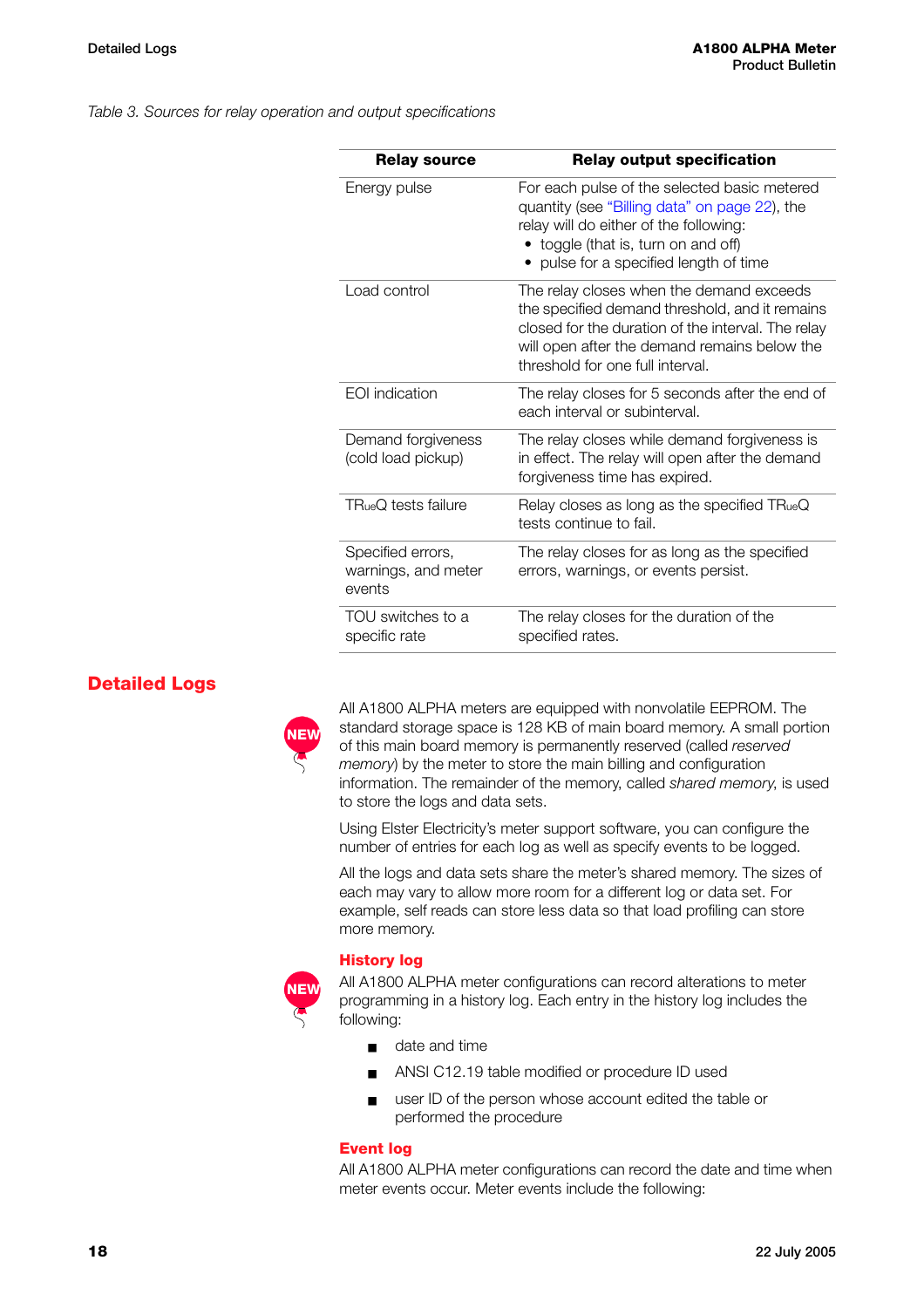- power failures (start date & time and stop date & time)
- demand resets
- test mode (start date & time and stop date & time)
- time changes (the before and after times)
- TOU rate override (start date & time and stop date & time)
- event log reset
- per phase outage (start time and stop time)
- terminal cover opened (date & time)
- meter cover opened (date & time)

#### <span id="page-22-0"></span>**Self reads**

All A1800 ALPHA meters support up to 35 self reads. A self read records current billing data and stores it in memory. Self reads can be triggered by a scheduled calendar event or every demand reset. This data can be retrieved later for analysis or billing.

#### <span id="page-22-1"></span>**Voltage sag log**

The meters also have a voltage sag log. The voltage sag log records the date, time, and phase of any detected voltage sag below a user-defined threshold. The meter recognizes sags in duration as short as 2 line cycles on any phase.

### <span id="page-22-2"></span>**Metercat™**

Metercat, Elster Electricity's meter support software, is a 32-bit application running under Microsoft Windows 95/98/NT/Me/2000/XP. Metercat gives users the ability to communicate with and program the A1800 ALPHA meter in a Windows environment. To provide for easier analysis, Metercat generates meter reading reports in HTML format. Users are assigned unique IDs and group level rights, providing flexible security in deployment. Additionally, Metercat comes with multiple language support.

#### <span id="page-22-3"></span>**Alpha Keys™**

Alpha Keys software allows A1800 ALPHA meters to be upgraded with additional functionality. Upgrading with Alpha Keys software means the meter will not need to be returned to the factory, and new meters are not necessary for added functionality.

Table 4 lists the options that can be added to the meter using Alpha Keys:

#### *Table 4. Configuration option upgrades*

| <b>Additional function</b>                          | Can be added to |  |  |
|-----------------------------------------------------|-----------------|--|--|
| Load profiling                                      | A1800R          |  |  |
| Instrumentation profiling                           | A1800RL         |  |  |
| Transformer and line loss compensation <sup>1</sup> | A1800R          |  |  |
| Advanced four quadrant metering                     | A1800R          |  |  |
|                                                     |                 |  |  |

<sup>1</sup> Contact Elster Electricity for availability.

#### *Application*

Self reads eliminate the need to schedule exact meter reader visits to the meter and still allow for consistent periodic reads at the same day of every month.



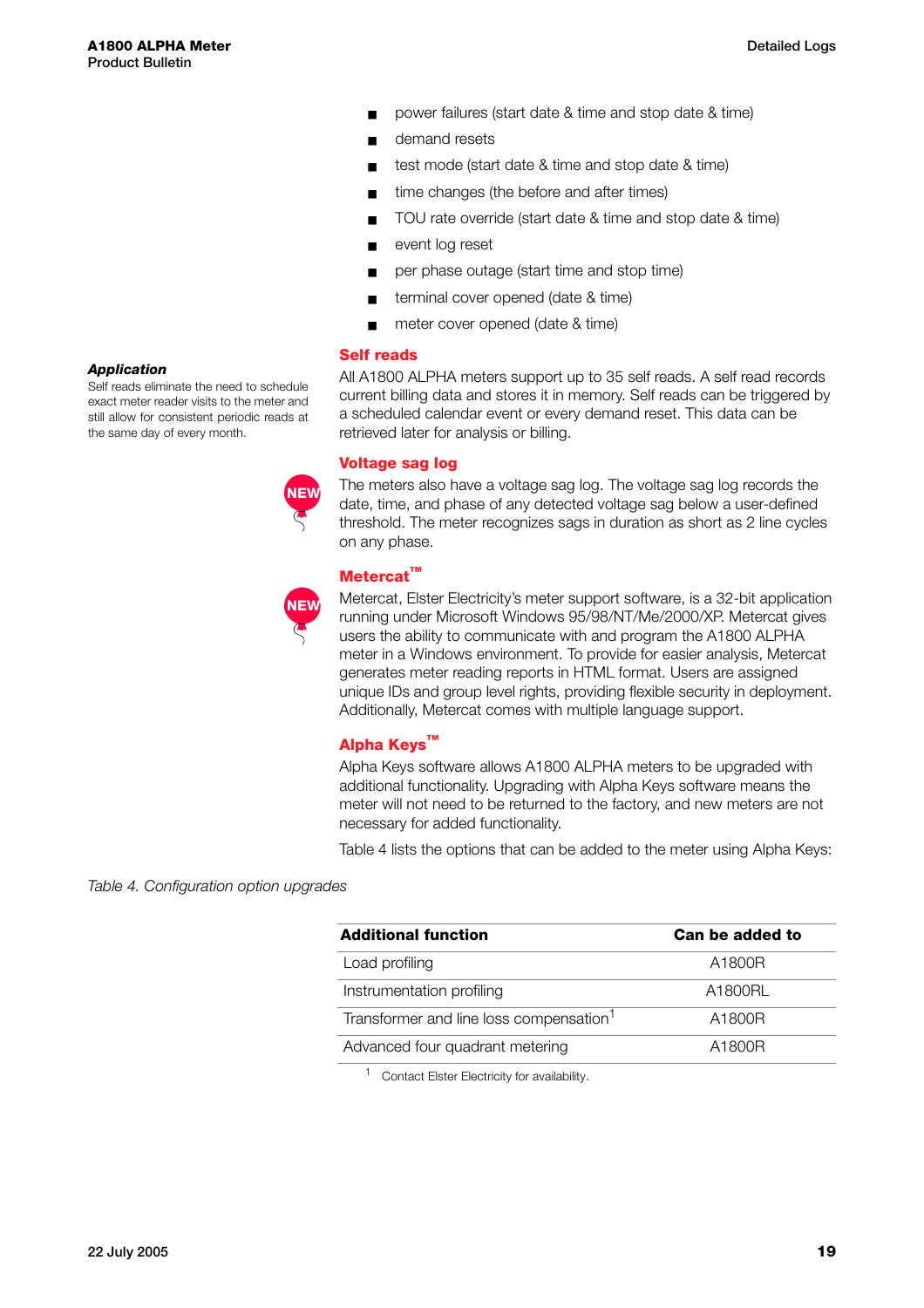### <span id="page-23-0"></span>**Operating Features**

#### <span id="page-23-1"></span>**Operating modes**

The A1800 ALPHA meter operates in one of the following modes:

- normal
- alternate
- program (optional)
- test

As part of its standard function, the meter performs self tests to make sure it is operating correctly. The self test ensures that the A1800 ALPHA meter is functioning properly and that its displayed quantities are accurate. If the self test indicates an error exists, the LCD will display the error/warning indicator. The meter will attempt to function normally, but meter data may be suspect.

<span id="page-23-2"></span>*Normal mode.* Normal mode is the default operating mode for the A1800 ALPHA meter. It is generally used to display billing data on the LCD. The meter is fully operational in this mode, and it will process and store data while the LCD scrolls through the normal display list quantities. Typically, the normal display mode cycle begins with an LCD test, which turns on all the display segments. The normal mode cycle then scrolls through all programmed display quantities before beginning the cycle again.

While in normal mode, the test LEDs and optical port transmit test pulses proportional to metered energy. See ["Pulse outputs" on page 21](#page-24-1) for more information.

<span id="page-23-3"></span>*Alternate mode.* Alternate mode can be programmed with Elster Electricity meter support software to display a second set of quantities on the LCD. Alternate mode is most often used for displaying non–billing data, but it can be programmed to display any of the available quantities. This mode is activated in one of the following ways:

- pressing the ALT  $(\star)$  button on the A1800 ALPHA meter
- after power up (for one cycle of the alternate display list

*Note: This feature can be disabled using Elster Electricity's meter support software.*

The meter is fully operational while in alternate mode. While in alternate mode, the test LEDs and optical port transmit test pulses proportional to metered energy (See ["Pulse outputs" on page 21](#page-24-1) for more information.) and the alternate display indicator displays.

If the LCD remains on a pulse line cumulative counter, the meter will exit the alternate mode at midnight. For the A1800D meter, which uses relative timekeeping, midnight may not be synchronous with a realtime clock.

<span id="page-23-4"></span>**Program mode (optional).** If specified at time of ordering, by default, an A1800 ALPHA meter will not allow meter program parameters to be altered unless the meter is in program mode. Only some data and configuration parameters can be altered while the meter is in program mode. These alterable items must be specified during order entry and can include:

- communication parameters
- power quality parameters
- time of day (TOU or load profiling configurations)
- switch times (TOU configurations)
- special dates list (TOU or load profiling configurations)

#### *Application*

Program mode can only be entered by unlocking the hardware lock. This ensures that meters are installed and maintained with their originally-intended program, minimizing the opportunities for unauthorized reprogramming of the meter.

**NEW**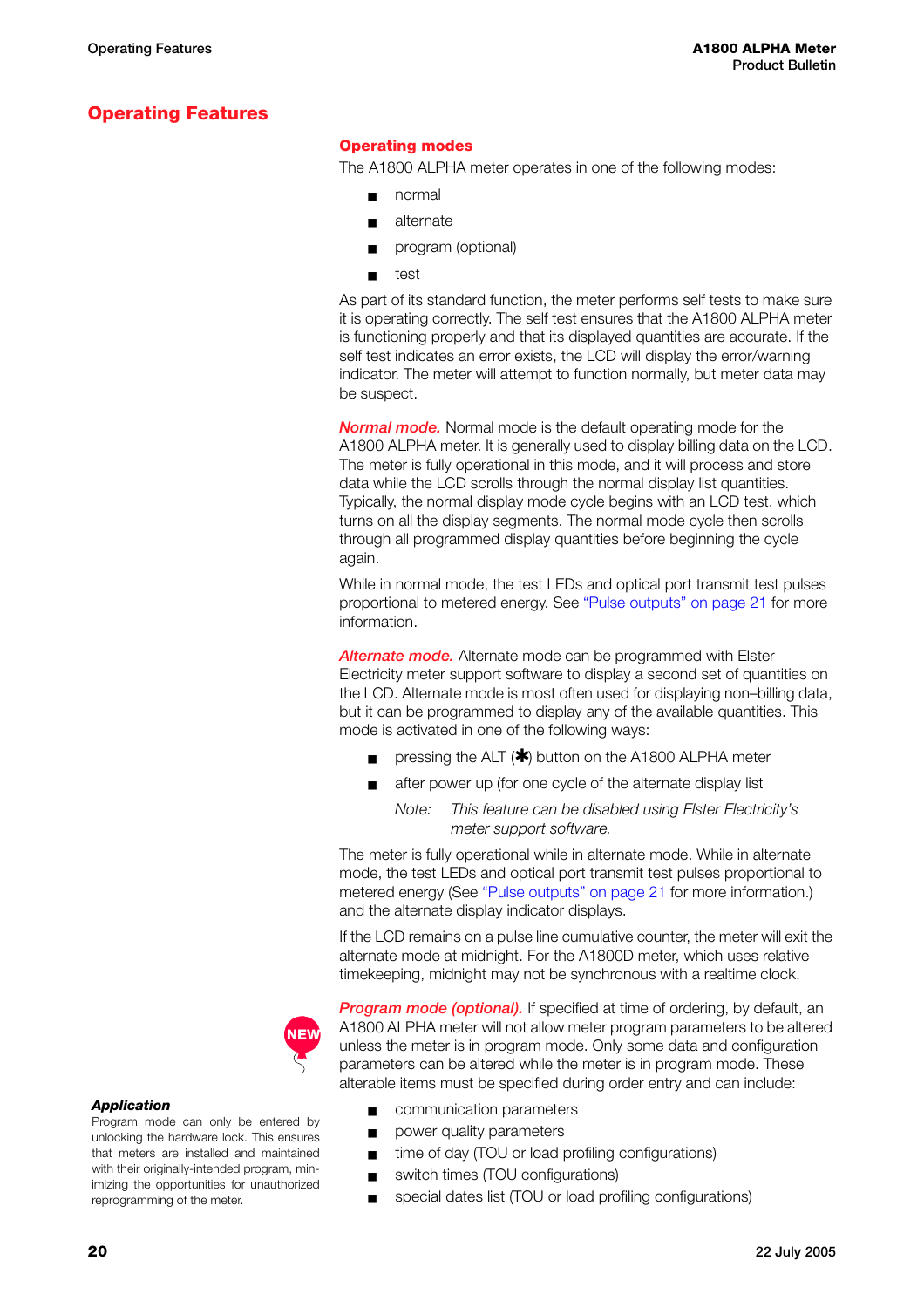All other parameter changes require the meter to be in program mode. While in program mode, the test LEDs and optical port transmit test pulses identically as in normal mode. See ["Pulse outputs" on page 21](#page-24-1) for more information.

<span id="page-24-0"></span>**Test mode.** Test mode displays test readings without affecting the present energy usage and billing data values in the A1800 ALPHA meter. Shorter demand intervals may be used in test mode to reduce demand test time and will not interfere with billing data. When normal mode is resumed, readings taken during test mode will be discarded, and present energy usage and billing data values will be restored.

Test mode is activated by issuing a command to the meter over the optical port using Elster meter support software. The command can include parameters that select the pulse source and pulse speed:

- pulse source options
	- kWh energy
	- alternate energy (kVARh for A1800R meters)

See ["Pulse outputs" on page 21](#page-24-1) for more information.

#### <span id="page-24-1"></span>**Pulse outputs**

With A1800 ALPHA meters, all pulse outputs (optical port pulse outputs, test LEDs pulse outputs, and relay pulse outputs) are programmable using Elster Electricity meter support software. Table 5 lists the default values of pulse outputs for the A1800 ALPHA meter.

#### *Table 5. Default pulse output settings*

| <b>Legend</b>  |                       | <b>Normal</b> | <b>Alternate</b> | <b>Test</b> |
|----------------|-----------------------|---------------|------------------|-------------|
| Pulse output:  | <b>Optical port</b>   | 5000          | 2500             | 20,000      |
|                | Output type / Divisor | 8             | 8                |             |
| Toggle output: | <b>Test LEDs</b>      | 5000          | 5000             | 40,000      |
|                | Output type / Divisor | 8             | 8                |             |
|                | <b>Relays</b>         | 5000          | 5000             | 40,000      |
|                | Output type / Divisor | 8             | 8                | 8           |

#### <span id="page-24-2"></span>**Push buttons**

The A1800 ALPHA meter is equipped with two buttons: an alternate mode button and a RESET button. These buttons are located on the front of the meter (see [Figure 21\)](#page-25-4). The buttons are used to manually change the meter's operating mode and display.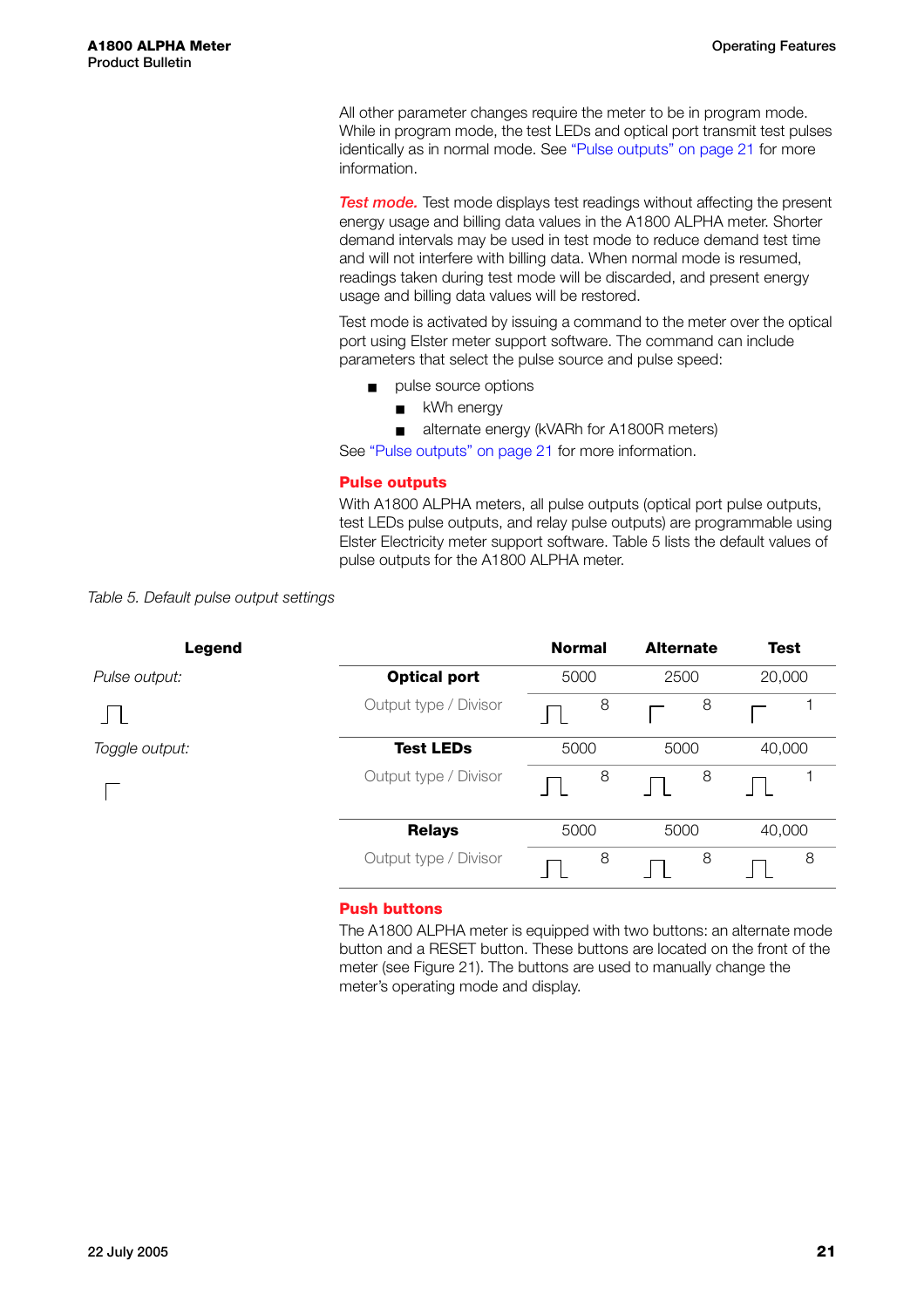<span id="page-25-4"></span>*Figure 21. Push buttons*



<span id="page-25-0"></span>ALT button. Pressing the ALT (\*) button initiates the alternate mode display sequence. The button performs differently depending on the operating mode.

<span id="page-25-1"></span>**RESET button.** The RESET button is typically used to perform a demand reset. The RESET button can be sealed to prevent unauthorized demand resets. Pressing the RESET button initiates a sequence of events to reset the billing demand to zero, starts a new billing period, and stores a complete set of billing quantities for the ending period in nonvolatile memory.

<span id="page-25-2"></span>*Demand reset lockout.* After a demand reset, the register can be programmed to ignore subsequent manual demand resets for a specified time. This can prevent accidental, multiple demand reset operations.

#### <span id="page-25-3"></span>**Billing data**

All A1800 ALPHA meters are capable of measuring delivered and received kWh and kW demand. The A1800K and A1800R meters can measure apparent and reactive energy and demand. The meter engine samples the voltage and current inputs and sends these measurements to the microcontroller. In the meter engine, each pulse is equal to 1  $K_{\text{e}}$ , defined as one of the following:

- secondary-rated Wh per pulse
- secondary-rated varh per pulse
- secondary-rated VAh per pulse

Basic metered quantities can be selected as a source for relay or optical pulse outputs. The remaining metered quantities are calculated from two or more basic metered quantities.

*Table 6. Metered quantities by meter type*

| <b>Metered quantity</b>    | A1800R |
|----------------------------|--------|
| kVAh delivered $(Q1 + Q4)$ |        |
| kVAh Q1                    |        |
| kVAh Q2                    | J      |
| kVAh Q3                    | J      |
| kVAh Q4                    |        |
| kVAh received $(Q2 + Q3)$  |        |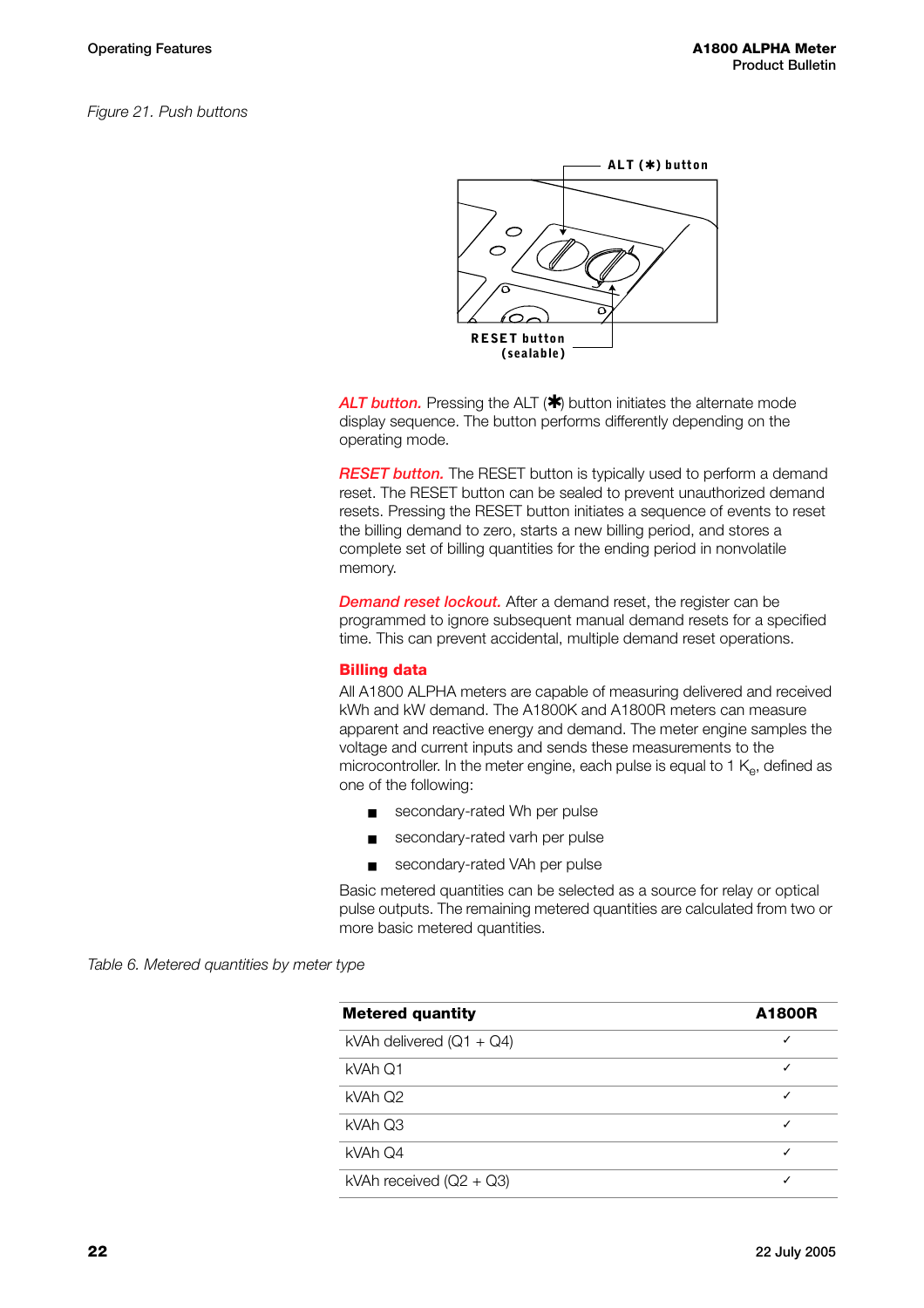| <b>Metered quantity</b>               | A1800R          |
|---------------------------------------|-----------------|
| kVAh sum (del + rec)                  | ✓               |
| kvarh ( $Q1 - Q4$ )                   | J               |
| kvarh $(Q1 + Q4)$                     | $\mathcal{L}^1$ |
| kvarh (Q2 - Q3)                       | J               |
| kvarh $(Q2 + Q3)$                     | $\mathcal{L}^1$ |
| kvarh (Q3 - Q2)                       |                 |
| kvarh delivered $(Q1 + Q2)$           | $\mathcal{L}^1$ |
| kvarh net                             | J               |
| kvarh Q1                              | $\mathcal{L}^1$ |
| kvarh Q2                              | $\mathcal{L}^1$ |
| kvarh Q3                              | $\mathcal{L}^1$ |
| kvarh Q4                              | $\mathcal{L}^1$ |
| kvarh received $(Q3 + Q4)$            | $\mathcal{L}^1$ |
| kvarh sum $(\text{del} + \text{rec})$ | $\mathcal{L}^1$ |
| kWh delivered                         | ا ر             |
| kWh net                               |                 |
| kWh received                          |                 |
| kWh sum                               |                 |

<sup>1</sup> Basic metered quantity (can be used to drive outputs)

<span id="page-26-0"></span>*Average power factor.* The A1800 ALPHA meter can calculate and display average power factor. Average power factor is calculated and updated by the meter every second from the total energy values since the last demand reset.

The quantities used to calculate the average power factor are userconfigurable. After each demand reset, the values used in the calculation are set to zero, and the average power factor is set to 1.000. Full TOU data is maintained for each power factor.

<span id="page-26-1"></span>*Demand calculation.* Demand is the average value of power over a specific time interval. The A1800 ALPHA meter supports three different methods for demand calculation.

| Rolling interval         | Rolling demand is defined by two parameters:<br>demand interval length and subinterval length.<br>Both of these values are configured by Elster<br>Electricity meter support software. Demand is<br>calculated at the end of each subinterval,<br>resulting in overlapping demand intervals. |
|--------------------------|----------------------------------------------------------------------------------------------------------------------------------------------------------------------------------------------------------------------------------------------------------------------------------------------|
| <b>Block interval</b>    | Block demand is a special form of rolling interval<br>demand in which the subinterval is the same<br>length as the demand interval.                                                                                                                                                          |
| Thermal time<br>constant | The A1800 ALPHA meter can calculate demand<br>based on a logarithmic scale that accurately<br>emulates thermal demand meters.                                                                                                                                                                |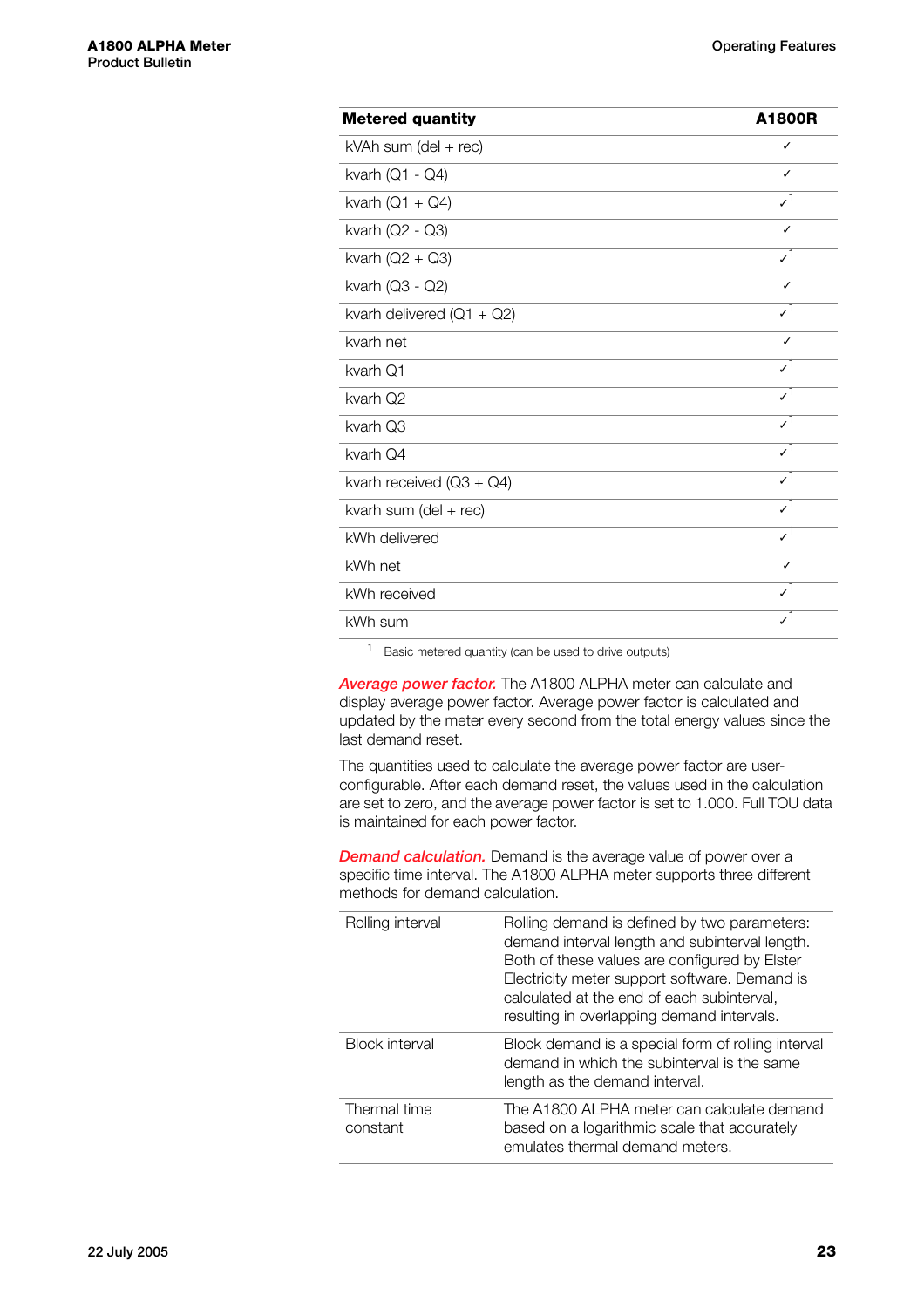<span id="page-27-0"></span>*Maximum demand.* The A1800 ALPHA meter stores the highest demand value that occurs in a billing period, called the maximum demand. In addition to maximum demand, the A1800 ALPHA meter stores either cumulative or continuous cumulative maximum demand.

<span id="page-27-1"></span>*Coincident demand or power factor.* Coincident values are values that occur during the same interval the demand reaches peak value. A1800 ALPHA meters can be programmed to trigger the recording of a coincident demand or power factor. The number of coincident values that can be captured by the A1800 ALPHA meter depends on whether or not the advanced four-quadrant metering option (-A suffix) is present.

- A1800R meters can record 2 coincident demand or power factor values.
- A1800RA meters can record 4 coincident demand or power factor values.

<span id="page-27-2"></span>**TOU data.** A1800 ALPHA meters with TOU capabilities store energy and demand data for the total (single rate) in addition to the four TOU rates.

<span id="page-27-3"></span>*Demand forgiveness.* Demand forgiveness is the time after a power outage when demand is not calculated or stored. Using Elster Electricity meter support software, the A1800 ALPHA meter has two programmable settings for demand forgiveness:

- the number of minutes a power outage must last to qualify for demand forgiveness (0 to 15 minutes)
- the number of minutes after a qualified power outage when demand is not calculated or stored (0 to 255 minutes)

#### <span id="page-27-4"></span>**Meter tools**

The A1800 ALPHA meter can perform these series of tests to analyze the electrical service and verify its own operation:

- **[System instrumentation](#page-27-5)**
- [Tamper restraint and quality monitoring \(TRueQ™\)](#page-6-1)
- [System service tests](#page-28-0)
- [Meter self testing](#page-30-0)

<span id="page-27-5"></span>**System instrumentation.** System instrumentation measurements provide nearly instant analysis of electrical service. Most of the >50 instrumentation quantities are true root mean squared (rms) measurements over an even number of line cycles, but others are compound quantities. Compound quantities require multiple measurements at slightly different times with the results from these multiple measurements. Instrumentation measurements are not billing measurements. Instrumentation quantities are immediate; billing is measured or averaged over time. Billing quantities measure all present phases; instrumentation quantities can measure each phase separately.

- frequency
- per phase current, voltage, kW, kVA, and kVAR
- per phase voltage and current angles (with respect to phase A voltage)
- per phase fundamental (1st harmonic) voltage and current magnitudes
- per phase 2nd harmonic current and voltage magnitudes
- per phase voltage and current percent Total Harmonic Distortion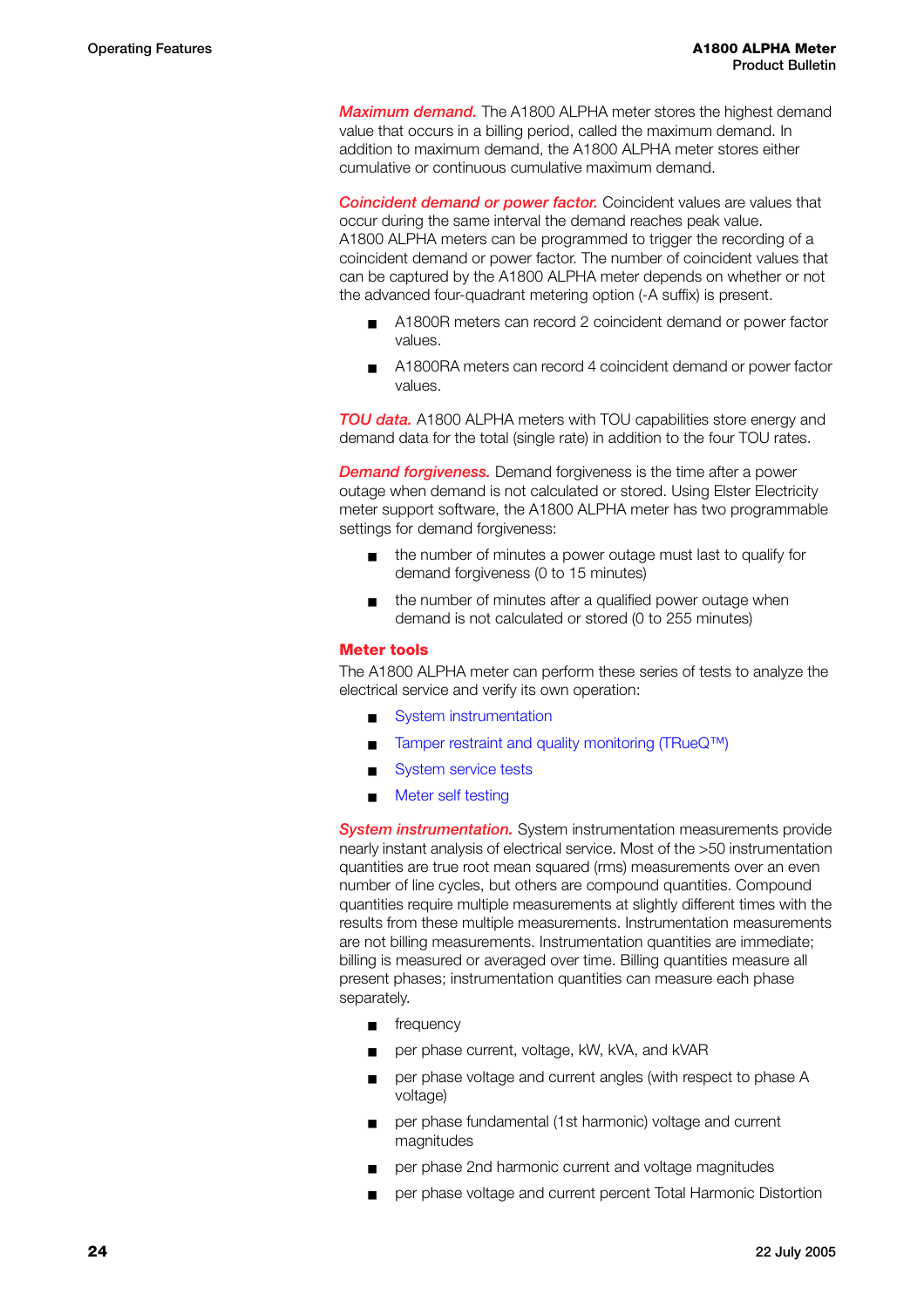- per phase harmonic current magnitude (sum of 2nd through 15th)
- system kW
- per phase PF and PF angle
- system PF and PF angle (arithmetic)
- system PF and PF angle (vectorial)
- system kVAR and kVA (arithmetic)
- system kVAR and kVA (vectorial)
- per phase 2nd harmonic voltage percentage
- per phase total demand distortion

<span id="page-28-0"></span>*System service tests.* System service tests can be performed to determine the validity of the electrical service that the A1800 ALPHA meter is metering. The system service tests consist of a service voltage test and a service current test.

#### *Service voltage test*

The service voltage test is intended to assist in identifying the following:

- incorrectly wired or misapplied voltage transformers
- open or missing line fuses

The following are validated by this test:

- phase voltages
- phase voltage angles
- phase rotation

The meter measures each phase voltage and phase voltage angle and attempts to match the measurements to a stored list of valid services.

- If the service voltage test is successful, the validated service is shown on the meter's LCD and the meter will continue to the next display quantity in the sequence.
- If the test is not successful, a warning is set. Also, the LCD will indicate a service error by displaying SE plus a code on the LCD.

*Figure 22. Service current test error*



The following conditions can cause the service voltage test to fail:

- $\Box$  phase voltage angles not within  $\pm 15^{\circ}$  of the expected service phase angles
- phase voltage magnitudes not within the tolerance of the nominal service voltages programmed into the meter with Elster Electricity meter support software

#### *System service locking*

Once a service voltage test has detected a valid service, it can be locked into the A1800 ALPHA meter memory. A locked valid service is used as a basis for future system service tests and TRueQ tests. The following information will be stored in the meter when the service is locked: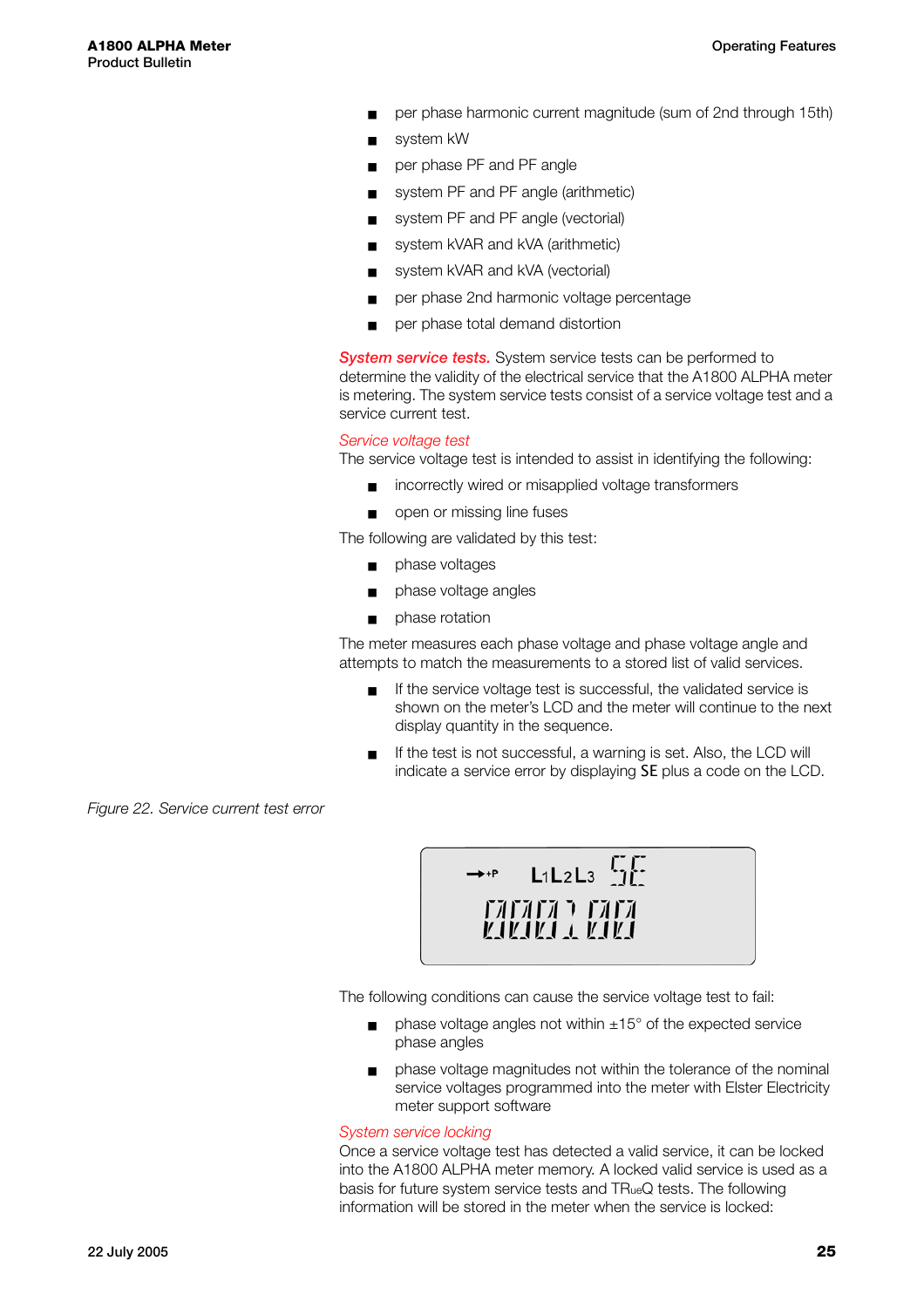- service type identification
- nominal service voltage
- voltage phase rotation
- service voltage and current limits
- voltage sag detection threshold

The A1800 ALPHA meter can lock a valid service in either of these ways:

- smart autolock
- manual lock

To indicate that a service voltage test is complete, the LCD displays the following (an example is shown in Figure 23):

- phase rotation (for example, L1-2-3 or L3-2-1)
- voltage magnitude (for example, 120 or 240)
- service type showing the number of wires and the service type, for example:
	- 1L is a single phase service
	- $3\Delta$  is a 3-wire delta service
	- 4Y is a 4-wire wye service

*Figure 23. Sample service voltage test result*

$$
\begin{array}{|c|c|c|c|c|}\n\hline\n\hline\n\uparrow & \text{L1L2L3} & \text{L1} & \text{L2} & \text{L3} \\
\hline\n\uparrow & \text{L1} & \text{L4} & \text{V} & \text{A} \\
\hline\n\downarrow & \text{L2} & \text{V} & \text{A} & \text{V} & \text{A}\n\end{array}
$$

The voltage magnitude and service type appear surrounded by brackets when the service is locked.

#### *Service current test*

The service current test validates system currents and is intended to assist in identifying the following:

- incorrectly wired or misapplied current transformers
- incorrectly wired sockets
- open or missing load-side fuses

If the service current test is successful, L1-2-3 OK is shown on the A1800 ALPHA meter LCD. The meter will continue to the next item in the display sequence. See Figure 4-8 for an example of a successful service current test.

#### *Application*

The service current test can detect tampering of meters by flagging incorrectly wired meters.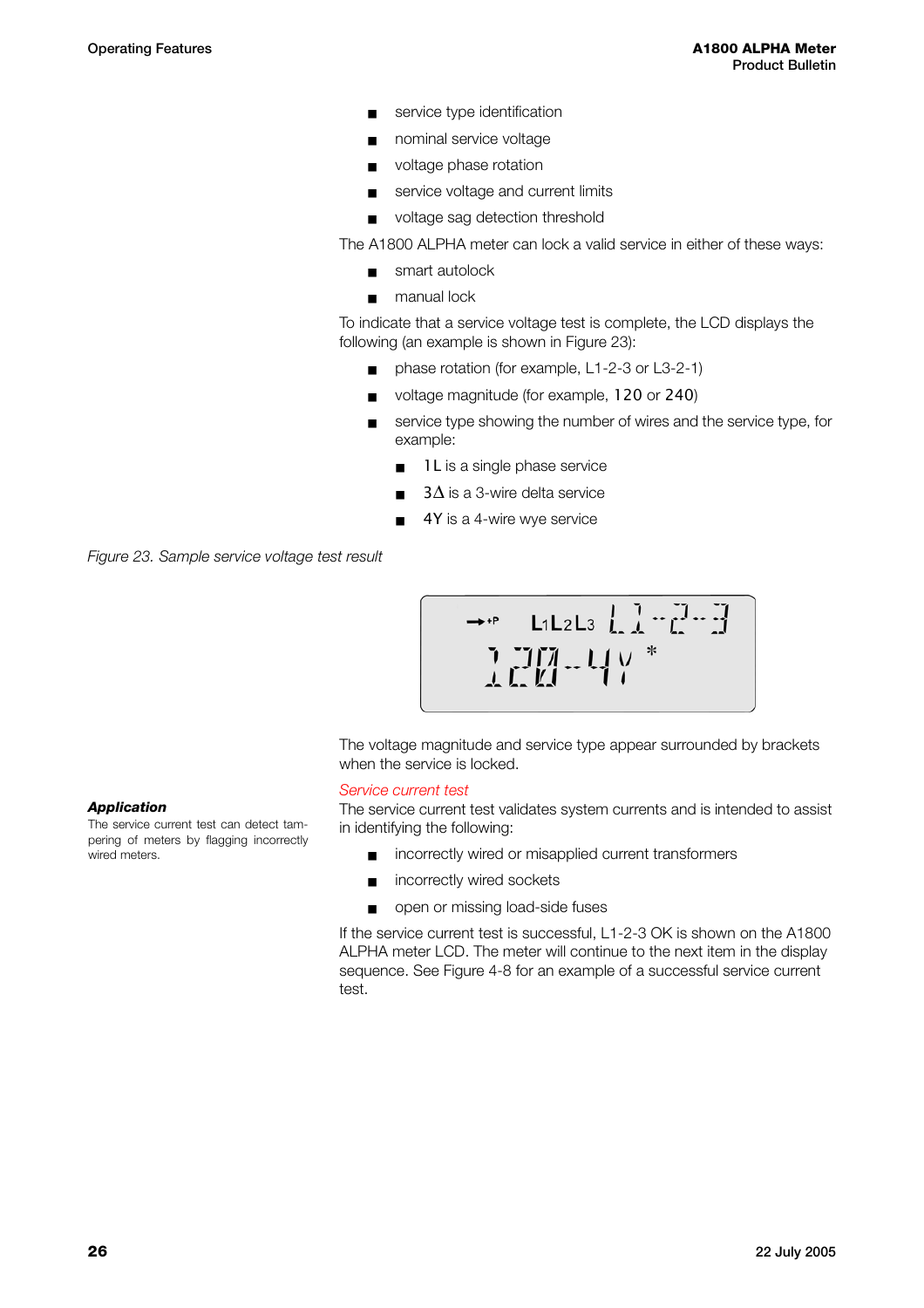*Figure 24. Service current test successful completion*



If the test is not successful, a warning is set. Also, the LCD will indicate a service error by displaying SE and a code, an example of which is shown in Figure 22.

<span id="page-30-0"></span>*Meter self testing.* A1800 ALPHA meters are factory-calibrated and tested for years of trouble-free service. No field calibrations or adjustments are necessary to ensure accurate operation of the meter. It is normal, however, for the A1800 ALPHA meter to perform self tests. Self tests verify the meter is operating properly. Errors that are encountered are displayed on the LCD.

#### <span id="page-30-1"></span>**Technical specifications**

#### <span id="page-30-2"></span>**Dimensions**



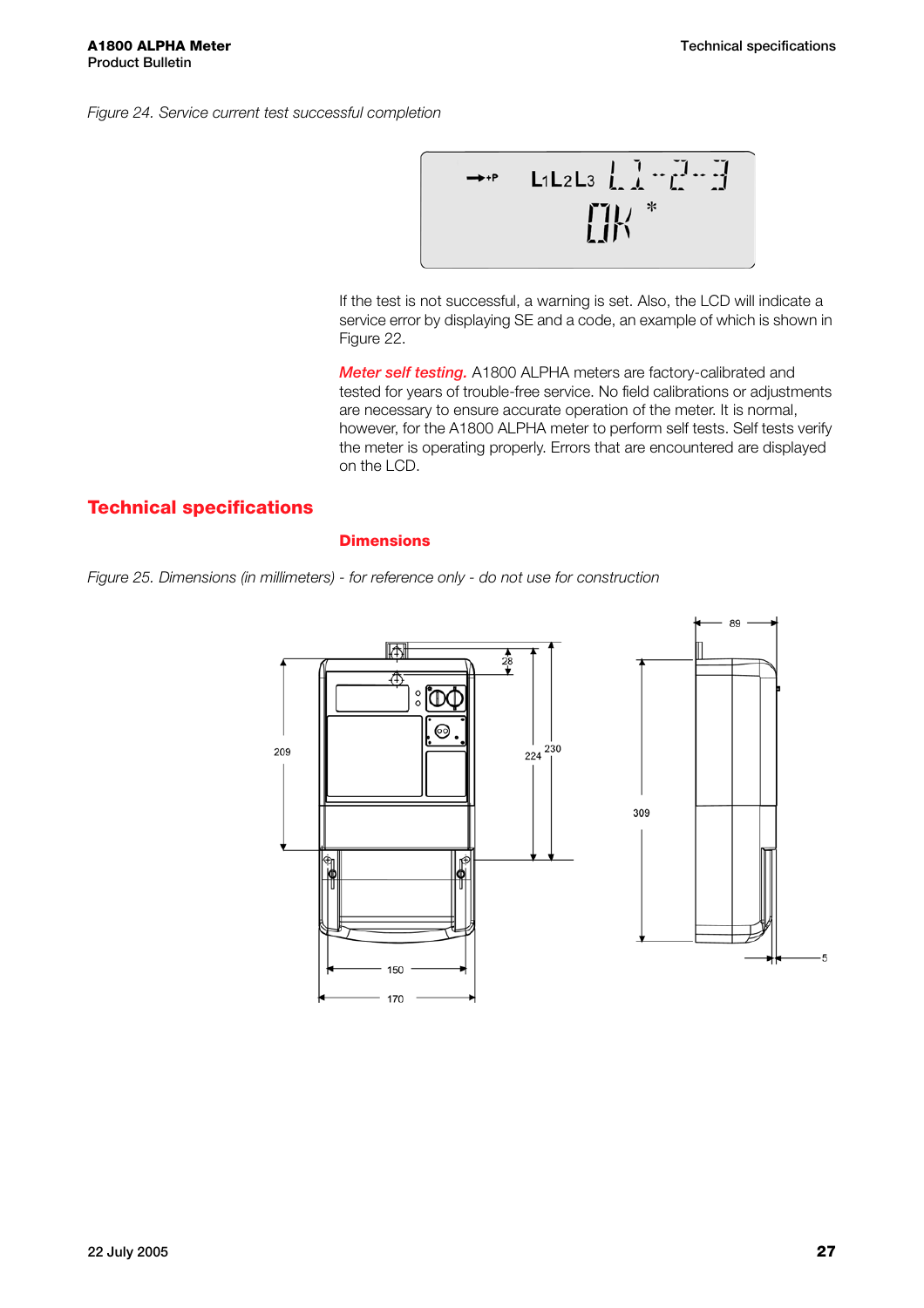#### <span id="page-31-0"></span>**Absolute maximums**

| <b>Voltage</b>          | Continuous 528 VAC                                         |                                                                    |  |
|-------------------------|------------------------------------------------------------|--------------------------------------------------------------------|--|
| Surge voltage withstand | Test performed                                             | Results                                                            |  |
|                         | Oscillatory (IEC 61000-4-12)                               | 2.5 kV, 60 seconds                                                 |  |
|                         | Impulse voltage test (IEC 60060-1)                         | 12 kV @ 1.2/50 us, $\geq$ 450 $\Omega$<br>8 kV with option boards) |  |
|                         | AC voltage (insulation)                                    | 4 kV, 50 Hz for 1 minute                                           |  |
| <b>Current</b>          | Continuous at Class amperes                                |                                                                    |  |
|                         | Temporary (0.5 seconds) at 2000 % of maximum meter current |                                                                    |  |
|                         |                                                            |                                                                    |  |

<span id="page-31-1"></span>**Operating ranges**

#### **Voltage**

| Nameplate nominal range 58 V to 415 V |                                                                         |
|---------------------------------------|-------------------------------------------------------------------------|
| Operating range 49 V to 528 V         |                                                                         |
| <b>Current</b>                        | 0.0 A to 10 A                                                           |
| <b>Frequency</b>                      | Nominal 50 Hz or 60 Hz $\pm$ 5 %                                        |
| <b>Temperature range</b>              | $-40$ °C to $+85$ °C inside meter cover<br>$-40$ °C to $+65$ °C outside |
| <b>Humidity range</b>                 | 0 % to 100 % noncondensing                                              |

#### <span id="page-31-2"></span>**Operating characteristics**

| <b>Power supply burden</b> | Less than 3 W                                                        |                 |                                                                 |
|----------------------------|----------------------------------------------------------------------|-----------------|-----------------------------------------------------------------|
| Per phase current burden   | 0.1 m $\Omega$ typical at 25 °C                                      |                 |                                                                 |
| Per phase voltage burden   | 0.008 W at 120 V                                                     | 0.03 W at 240 V | 0.04 W at 480 V                                                 |
| <b>Accuracy</b>            | Active energy                                                        |                 | Reactive energy                                                 |
|                            | 0.2 % (IEC 62053-22)<br>0.5 % (IEC 62053-22)<br>1.0 % (IEC 62053-21) |                 | 2.0 % (IEC 62053-23)<br>Actual accuracy is<br>better than 0.5 % |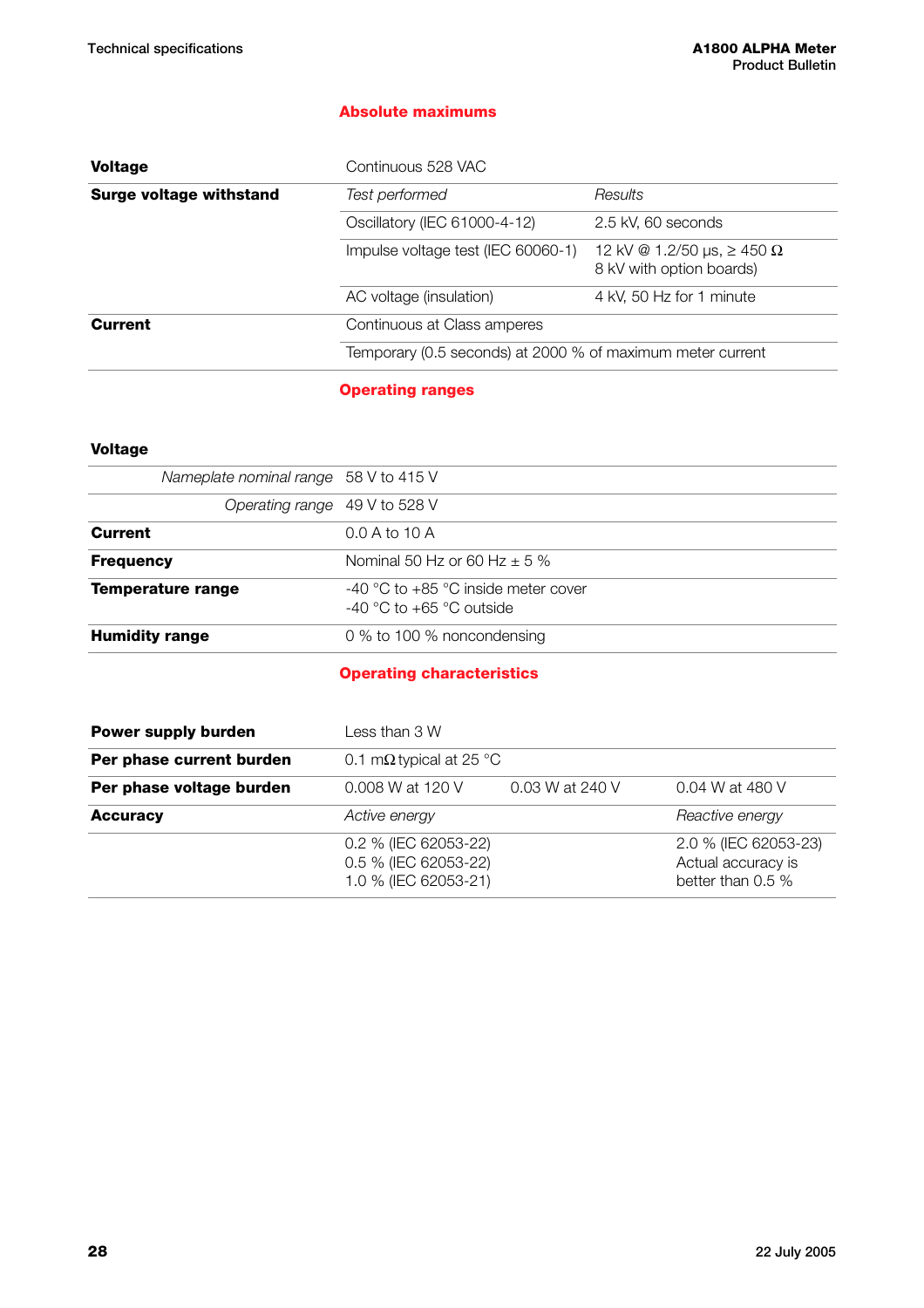#### <span id="page-32-0"></span>**General performance characteristics**

#### **Starting current**

| CT-connected 1 mA                |                                                                                                                                                                                                                                                                                                                                                                                                                                                                                                                                                                                                                 |                                                        |  |
|----------------------------------|-----------------------------------------------------------------------------------------------------------------------------------------------------------------------------------------------------------------------------------------------------------------------------------------------------------------------------------------------------------------------------------------------------------------------------------------------------------------------------------------------------------------------------------------------------------------------------------------------------------------|--------------------------------------------------------|--|
|                                  | Direct connect < 40 mA ( $I_b$ = 5 A)                                                                                                                                                                                                                                                                                                                                                                                                                                                                                                                                                                           |                                                        |  |
| Creep 0.000 A (no current)       | No more than 1 pulse per quantity, conforming to IEC 62053<br>requirements                                                                                                                                                                                                                                                                                                                                                                                                                                                                                                                                      |                                                        |  |
| Internal clock accuracy          | Better than 0.5 seconds/day (while powered), conforming to<br>IEC 62054-21                                                                                                                                                                                                                                                                                                                                                                                                                                                                                                                                      |                                                        |  |
| <b>Outage carryover capacity</b> | LiSOCI <sub>2</sub> battery rated 800 mAhr, 3.6 V and shelf life of $15+$ years.<br>5 years continuous duty at 25 °C.<br>Supercapacitor (optional) is expected to provide carryover power for all<br>normal power outages for a period of at least 24 hours at +25 °C and a<br>minimum of 30 minutes at $+85$ °C. The battery is not under load except<br>when supercapacitor is discharged or when a programmed meter is<br>stored for an extended period without line power. Based on this low duty<br>cycle, the projected life of the battery in normal service is expected to be<br>greater than 20 years. |                                                        |  |
|                                  |                                                                                                                                                                                                                                                                                                                                                                                                                                                                                                                                                                                                                 |                                                        |  |
| <b>Communications rate</b>       |                                                                                                                                                                                                                                                                                                                                                                                                                                                                                                                                                                                                                 |                                                        |  |
|                                  | Optical port 1200 to 28,800 bps                                                                                                                                                                                                                                                                                                                                                                                                                                                                                                                                                                                 | Physical components meet IEC<br>62056-21 or ANSLC12.18 |  |
|                                  | Optical port protocol ANSI C12.18 and C12.19                                                                                                                                                                                                                                                                                                                                                                                                                                                                                                                                                                    |                                                        |  |
|                                  | Serial ports 1200 bps to 19,200 bps                                                                                                                                                                                                                                                                                                                                                                                                                                                                                                                                                                             |                                                        |  |
|                                  | Serial port protocols ANSI C12.21 and C12.19                                                                                                                                                                                                                                                                                                                                                                                                                                                                                                                                                                    |                                                        |  |